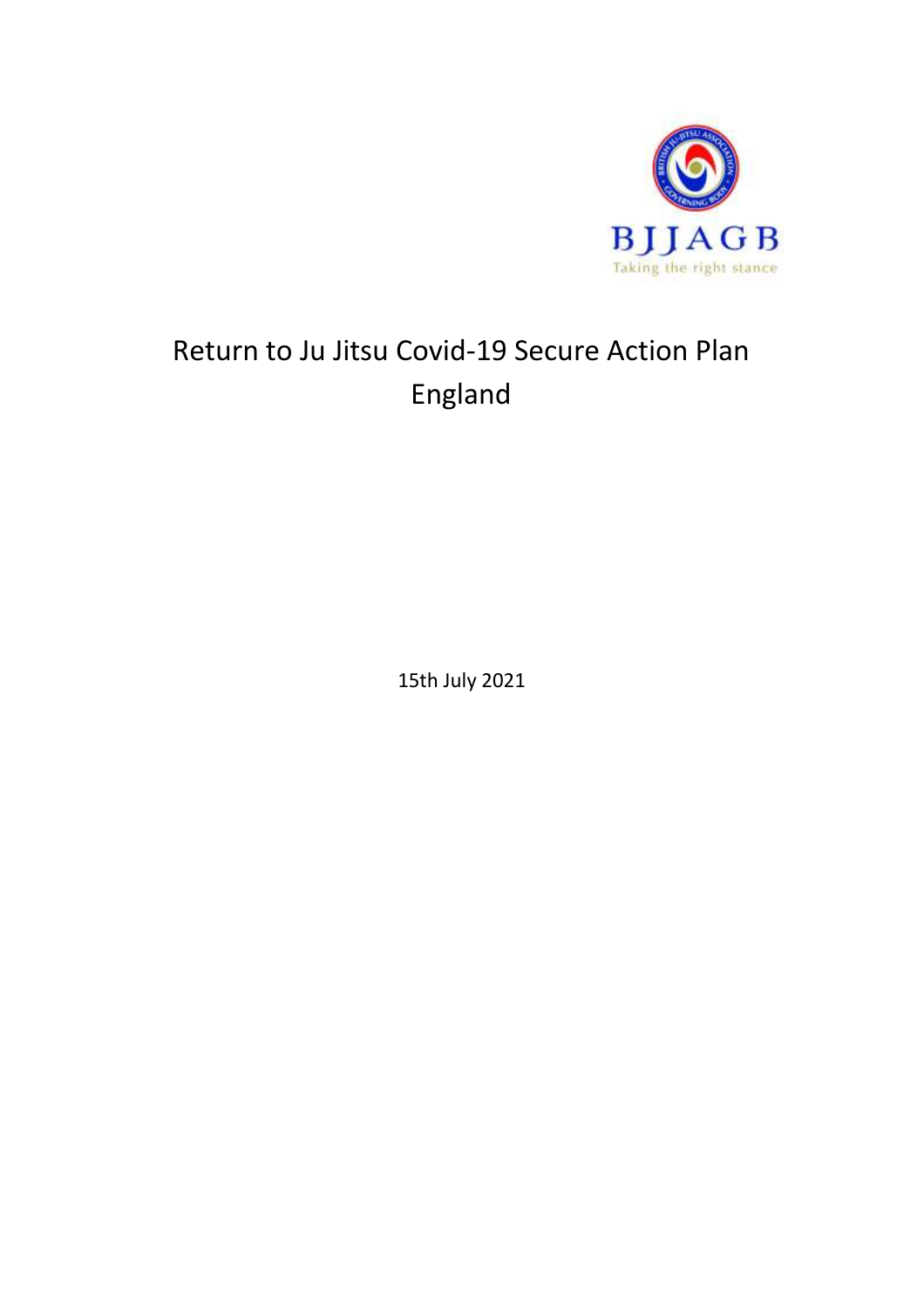### Contents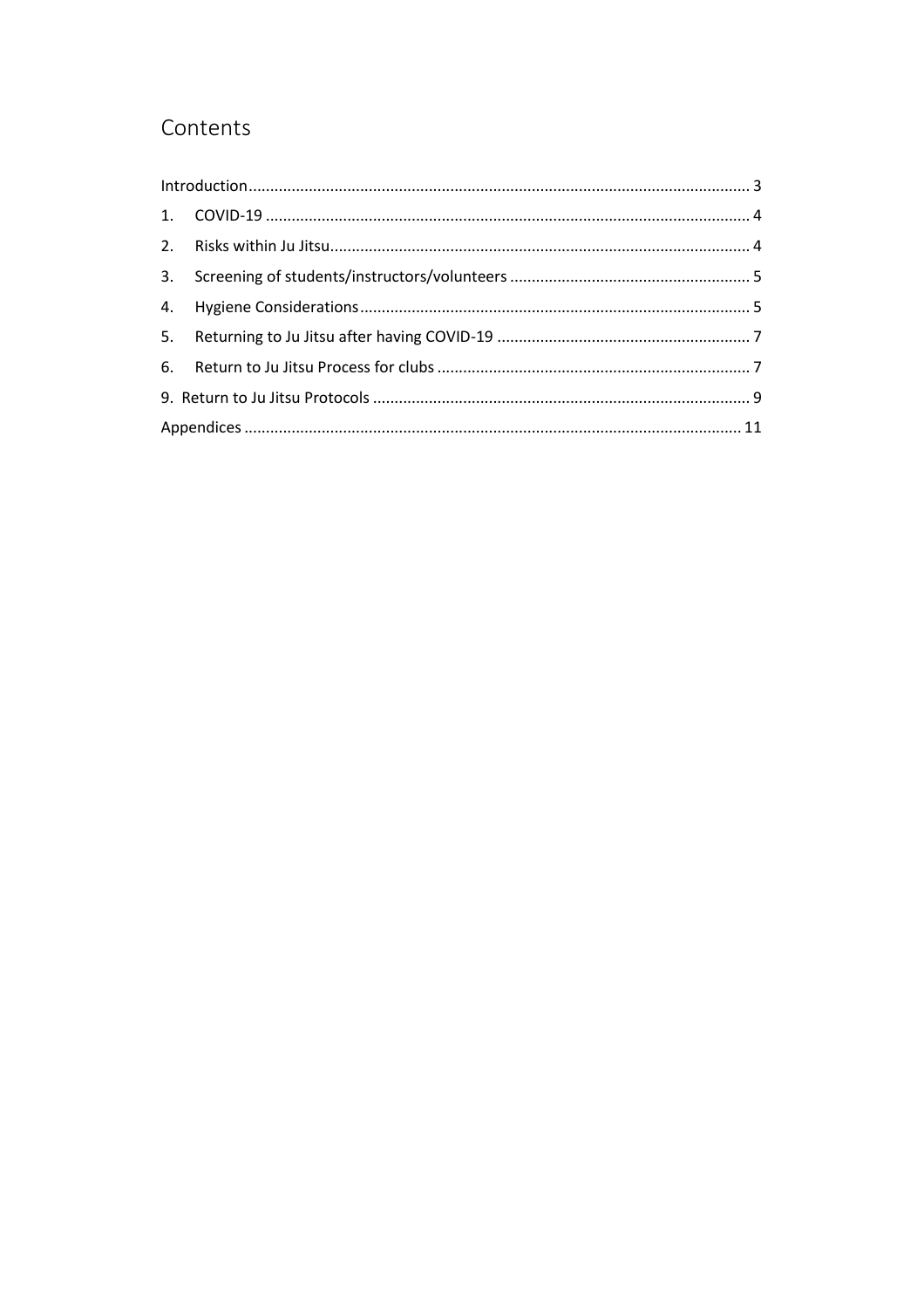#### <span id="page-2-0"></span>**Introduction**

The government Coronavirus restrictions relating to jujitsu in England are set to end from Monday 19th July, While most, but not all, legal restrictions are to be removed by the government from this date, people are urged to continue to exercise caution.

With the chances of catching the virus and passing it on still high, some young people not having yet had the opportunity to be vaccinated and others concerned about returning to an environment where restrictions are being eased, the British Ju Jitsu Association and the Jiu Jitsu Foundation would ask clubs and coaches to show due consideration.

Organisations will still have a legal duty to manage risks to those affected by their activities. The way to do this is to carry out a health and safety risk assessment, including the risk of COVID-19, and to take reasonable steps to mitigate the risks you identify. This document aims to help instructors, committees and students to return to full contact training in a safe manner. The guidance in contained are recommendations and not a legal requirements.

We would stress that the outline of the RTJJ may be fluid and the British Ju Jitsu Association (GB) will always adhere to the UK Government and Public Health England's advice. Please monitor the British Ju Jitsu Association (GB) websites and social media outlets for further advice or information changes.

We are asking all clubs and all individuals associated with the British Ju Jitsu Association (GB) ) and the Jiu Jitsu Foundation to continue to take responsibility for reducing the risk of COVID-19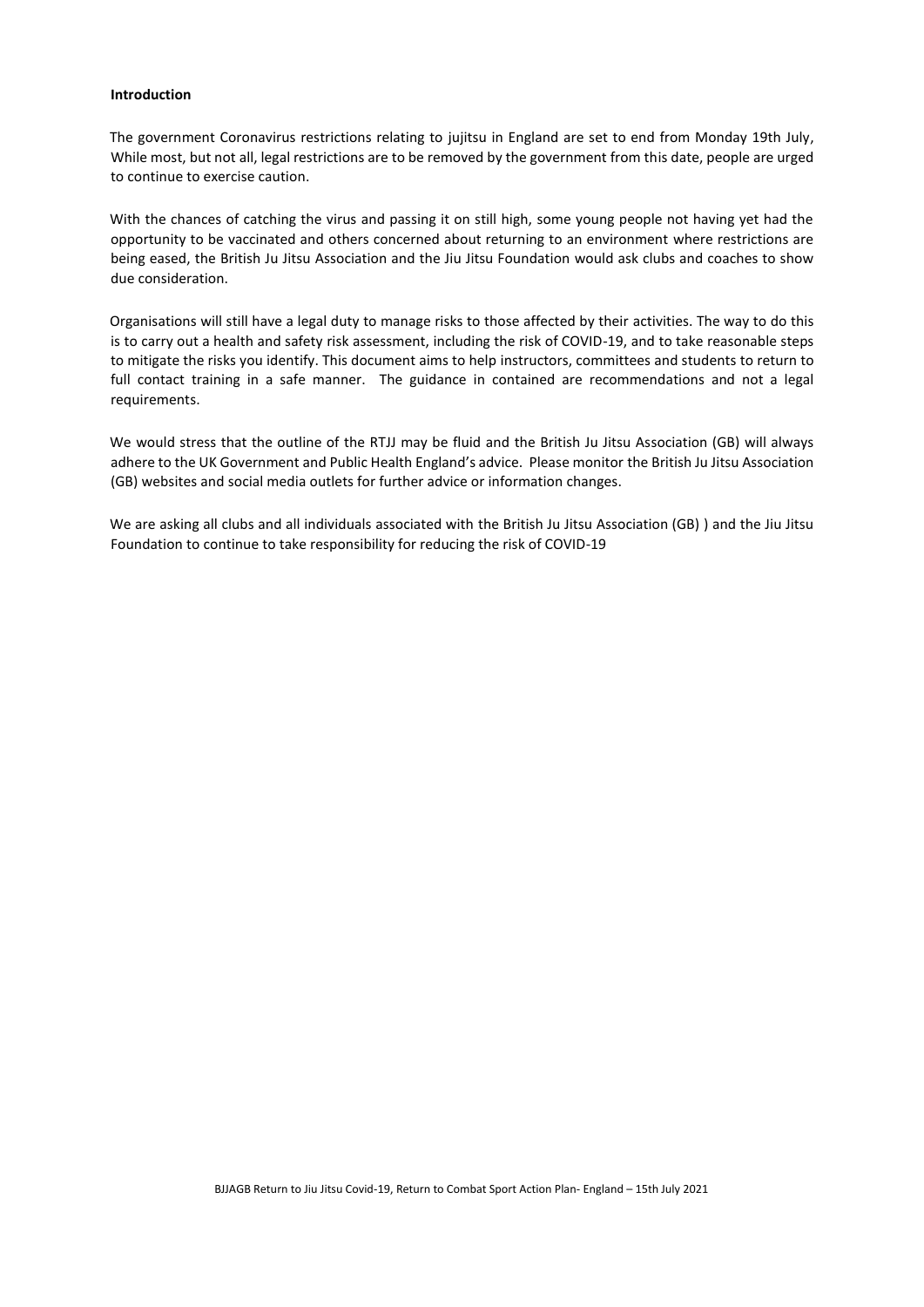#### <span id="page-3-0"></span>**1. COVID-19**

Coronavirus disease 2019 (COVID-19) is an ongoing Worldwide pandemic caused by the severe acute respiratory syndrome coronavirus 2 (SARS-CoV-2). This virus is highly infectious and the best way to protect yourself and others is to get vaccinated.

#### Signs and Symptoms

In UK, the National Health Service (NHS) describe common symptoms of COVID-19 to include

- High temperature over 37.8˚C  $\blacksquare$
- New and persistent cough
- $\blacksquare$ Loss of taste or sense of smell

In addition, other symptoms can include:

- Hoarseness
- Runny nose
- Sneezing
- Shortness of breath
- Sore throat
- Wheezing
- **Tiredness**

If you have symptoms get a test to avoid spreading the virus. It remains a legal requirement to self isolate for 10 days if you test positive for Covid-19. You must also self isolate if you are told to do so by NHS Test and Trace, regardless of your vaccination status.

What can you do to stay safe?

- Wash your hands regularly and thoroughly clean your hands with soap (for minimum of 20 seconds) and an alcohol-based hand rub. Washing your hands with soap and water or using alcohol-based hand rub kills viruses that may be on your hands.
- Social Distancing and face coverings it is recommended that face coverings are used, and that people remain socially distanced as much as possible, when operating in confined enclosed spaces within buildings. When training inside instructors, students and volunteers are recommended to wearing face masks except when actually training.
- Avoid touching hands to face, mouth or nose Hands touch many surfaces and surface to hand transfer can spread the virus. Once contaminated, hands can transfer the virus to your eyes, nose or mouth. From there, the virus can enter your body and can make you sick.
- Catch it, bin it, kill it Make sure you, and the people around you, follow good respiratory hygiene. This means covering your mouth and nose with your bent elbow or tissue when you cough or sneeze.

#### <span id="page-3-1"></span>**2. Risks within Ju Jitsu**

Within a Ju Jitsu session there are high levels of contact for all students and instructors. These risks can be reduced during training sessions by utilising specific guidance.

Should a club member or an event attendee at a recent training session or event develop COVID-19 symptoms, all of those who have been in contact (within 1m) will require isolation, as per the government guidelines.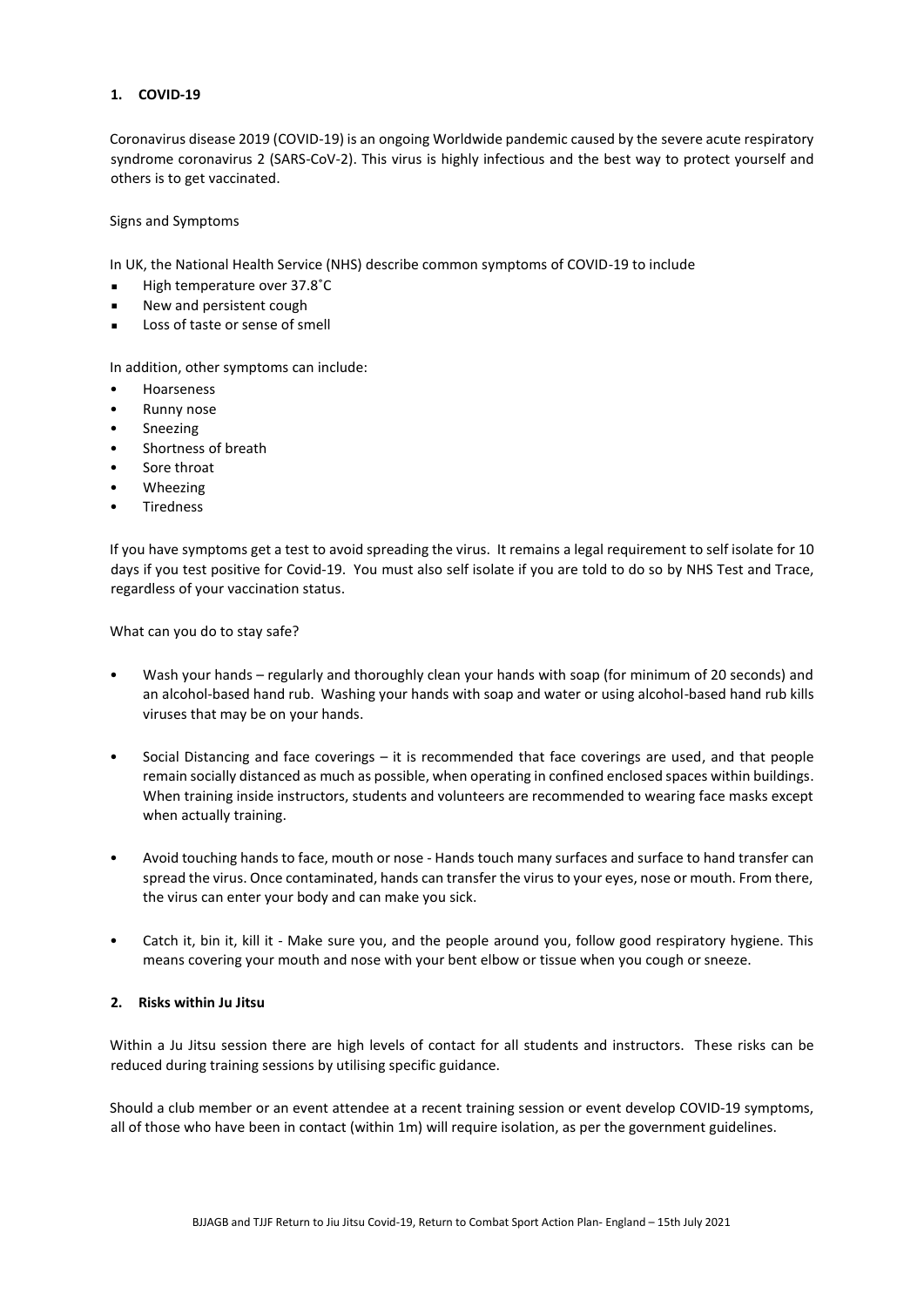If Returning to Sport from COVID-19 please see appendix 5

#### Group Risk

While we return to contact training attendance at multiple clubs is not recommended.

#### <span id="page-4-0"></span>**3. Screening of students/instructors/volunteers**

In accordance with the UK government guidance, we are advocating screening of anyone doing Ju Jitsu to ascertain whether individuals are able to train safely. We are asking both clubs and all individuals associated with the British Ju Jitsu Association (GB) to take responsibility for reducing the risk of COVID-19.

#### Clubs

- $\blacksquare$ Priority is to keep your students, volunteers and instructors healthy
- Any individual coming to training needs to be screened before entering the venue and their attendance documented, including optionally checking for negative lateral flow test and checking Covid Pass indicates adults have had a least one vaccination
- Contact details are required in order to help contact-tracing if a suspected case of COVID-19 arises  $\blacksquare$
- Consider if your instructor, Covid Officer or committee should complete the e-learning training available [for free for all volunteers through CIMSPA.](https://cimspa-reactivate.uk/access-reactivate)
- Enable a booking system to managing demand, so that no more than the desired number of participants  $\blacksquare$ are in the training room / space at any one time.
- The attendance records of all individuals attending the training or event is to be held in club dropbox folder
- We would remind clubs to be mindful of GDPR regulations, hence storage in club dropbox. Please follow this link to the Information Commissioner's Office (ICO) regarding holding data during this pandemic.

If COVID-19 positive test reported after the session

- All participants (students, instructors, volunteers) in the training session have responsibility to notify the  $\blacksquare$ Club COVID-19 Officer should they get symptoms of COVID-19 within 48hrs of the training session
- Club COVID Officer to contact all individuals that attended the training session in question and been in  $\blacksquare$ contact (within 1m) to advise that an individual within that group has reported symptoms
- The name of the infected individual is not to be disclosed to protect anonymity  $\blacksquare$
- The person who has tested positive and all attendees of the session that have been in contact (within 1m) should be advised to isolate for 10 days (as per government guidelines) in case symptoms arise. From 16 August 21, people who are double vaccinated will not be required to self-isolate

#### <span id="page-4-1"></span>**4. Hygiene Considerations**

We participate in an activity with high levels of bodily contact along with a high moisture level. Sweat, saliva and moisture rich breath will all be in potential contact with all students and instructors during training. This is increased because we train indoors.

This is the current guidance on maintaining good hygiene for all within Ju Jitsu.

Preparation

- Disinfect, wash or isolate for at least 72 hours everything you're bringing with you  $\blacksquare$
- $\blacksquare$ Take a shower and wash your hair before leaving for training
- Bring everything you need in one big bag  $\blacksquare$
- After going to the toilet, thoroughly wash hands for a minimum of 20 seconds
- No handshakes, high fives or, except during directed training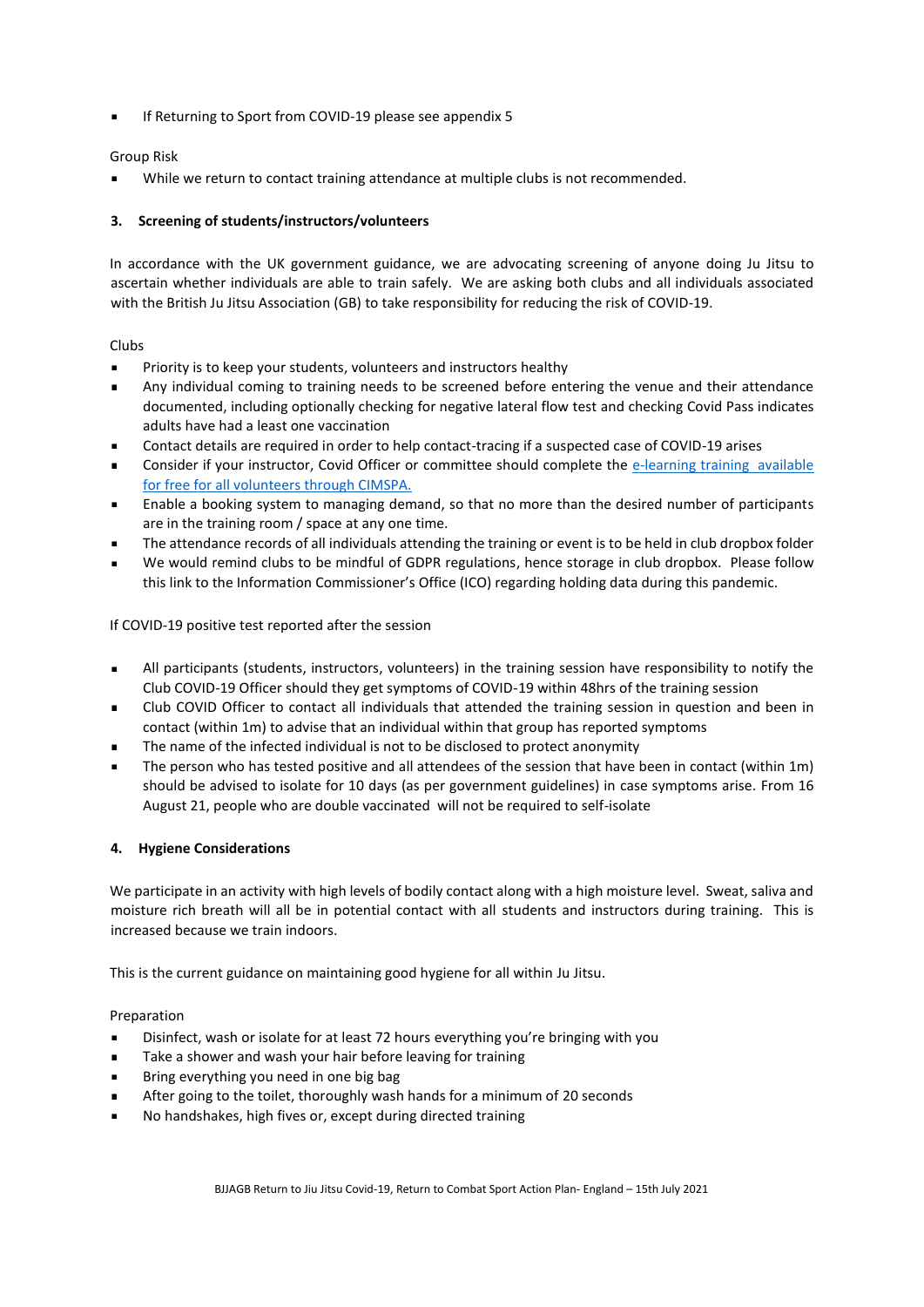- Wear a face mask by all at all times except when participating in directed training. Students and Instructors  $\blacksquare$ may do so at their own discretion, however there may be an effect to performance due to restriction in breathing
- Mat cleaning before and after use  $\blacksquare$
- Wear a mask in vehicles if with people from outside your household
- Follow government advice on use of public transport
- Avoid touching high-contact surfaces such as door handles, benches, chairs, public computer keyboards etc.

#### During training

- Place your trainers/shoes in the changing area and put on your zori or slippers  $\blacksquare$
- $\blacksquare$ Clean the mats before and after session
- Hands are cleaned with sanitising gel/liquid (alcohol level greater than 60%) before touching anything clean
- Everyone wears mat shoes / socks or sanitises feet (Levels C, E and F, and B and D if using mats outside)  $\blacksquare$
- Everyone sanitises the areas of the body which will make or have made contact with equipment  $\blacksquare$ immediately before and after using equipment
- No one leaves their dojo during the entire session except in an emergency
- Everyone works well within their ability to minimise the risk of injury.  $\blacksquare$

#### Medical Provisions

- $\blacksquare$ Ensure first aid assessment is done verbally as far as possible 2m apart.
- First Aider and injured person keep training face mask on during treatment unless removal of injured  $\blacksquare$ person's mask is essential
- Keep close contact (within 2m) to the absolute minimum. Consider alternatives where appropriate to  $\blacksquare$ reduce close contact time.
- Ensure all first aiders are up to date with resus guidelines during COVID\_19 pandemic.  $\blacksquare$ https://www.resus.org.uk/media/statements/resuscitation-council-uk-statements-on-covid-19 coronavirus-cpr-and-resuscitation/covid-community/

#### After training/events

- Immediate hand washing or sanitising for minimum of 20 seconds  $\blacksquare$
- No congregating at the venue after sesssion
- No handshakes, high fives or other bodily contact

#### Guidance for venues

- National government or Local Government regulations take precedence  $\blacksquare$
- Abide by guidelines set out in [UK Active Framework](https://www.ukactive.com/wp-content/uploads/2020/07/Covid-19-NI-A-framework-for-the-re-opening-of-the-gym-and-fitness-industry-RS-V111.pdf)  $\blacksquare$
- Normal Operating Procedures to be visible
- Emergency Operating Procedures to be visible  $\blacksquare$
- Use of toilets to be made available
- Recommended that toilets with restricted access or reduced availability have a 1 in, 1 out rule  $\blacksquare$
- Suitable hand washing facilities must be available
- Hand sanitiser available at entrance to the building
- Recommended:
	- o Hand sanitiser at entrance to training rooms
	- o Regular disinfection of heavily used areas and surfaces
	- o Increased waste disposal bins and dedicated COVID-19 disposal signage
	- o Separate entrance and exits to the dojo and main building clearly signed
	- o COVID-19 symptom checker/poster at the entrance

#### **Requirements to be agreed between clubs and hosting venues**

- [Putting up of NHS track and trace QR poster](https://www.gov.uk/government/news/venues-required-to-enforce-rule-of-6-nhs-qr-code-posters-and-contact-logs)  no longer a legal requirement
- Designate circulation if required
- As far as possible doors from building entrance to the dojo to be opened to provide access without the need to touch doors and maximum ventilation
- As far as possible doors and windows to the dojo to be opened to provide maximum ventilation

BJJAGB and TJJF Return to Jiu Jitsu Covid-19, Return to Combat Sport Action Plan- England – 15th July 2021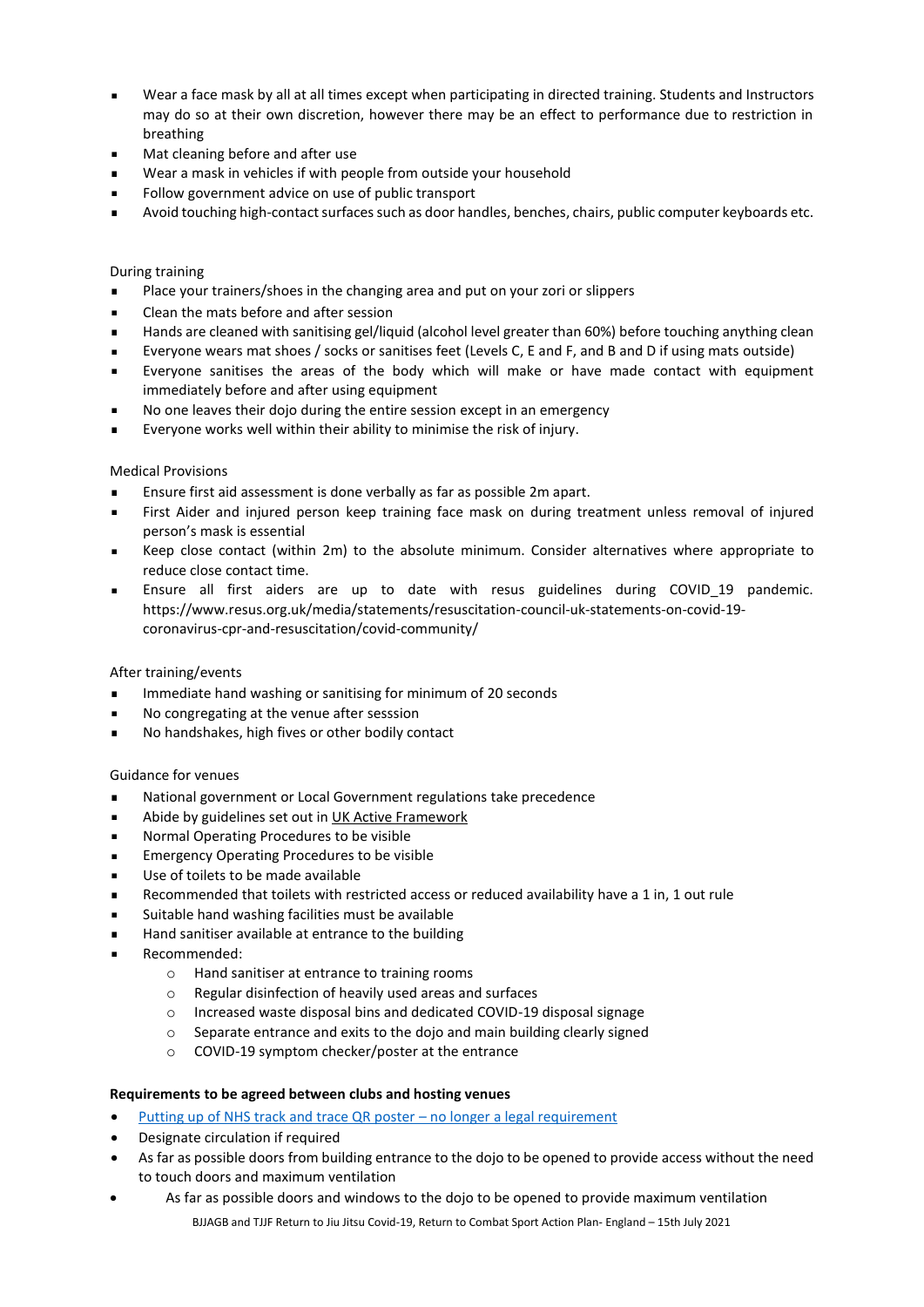#### <span id="page-6-0"></span>**5. Returning to Ju Jitsu after having COVID-19**

Given the nature of this pandemic, the information, research and advice that is coming from all sources is constantly changing. The severity of the symptoms will be different between everyone. Coupled with the fact that most will have mild symptoms if any at all, providing guidelines of any sort is difficult.

In severe cases of COVID-19 it is known that there can be an effect not just on the lungs but also on the heart. Myocarditis is a serious condition where inflammation of the heart muscle can put extra strain on the ability of the heart to function properly. We are aware therefore that the length of time to return to physical activity in individuals that have had moderate to severe symptoms may be longer than expected.

#### None to mild symptoms

These would be classed as symptoms that did not last more than 1 week and did not require a doctor or hospital assessment. This will be the vast majority of individuals that contracted COVID-19.

- Advised 4 week graded return to physical activity including Ju Jitsu  $\blacksquare$
- Should start exercising at least 7 days after the last symptoms have resolved  $\blacksquare$
- Could start with walking and then build up
- Follow the Imperial College Guide in appendix 5 to have a graded return to specific activity
- As returning to training, monitor symptoms and make sure you feel comfortable when running and  $\blacksquare$ exercising

#### Moderate symptoms

Classed as having to be seen by either a GP or hospital staff. No diagnosis of longer term lung or heart problems.

- Advised to take 2 months to return to high level physical activity
- Follow the Imperial College Guide in appendix 5 to have a graded return to specific activity
- Monitor symptoms throughout the return to activity as any rise in temperature or other symptoms may cause further stress on a recovering body

#### Severe symptoms

Any individual that has been admitted to hospital for management of COVID-19 and in the worse cases, been intubated in Intensive Care.

- Most individuals will have a management plan given to them from their hospital
- $\blacksquare$ Individuals will be looking at approximately 3 months to return to normal activity levels, and this may increase if a diagnosis of myocarditis or other complications has been made
- Start physical activity with walking  $\blacksquare$
- Monitor signs and symptoms throughout including breathlessness and fatigue as this would indicate the body struggling to cope with the level of exercise
- Seek guidance from a rehab specialist such as a physiotherapist
- When able, follow the Imperial College Guide in appendix 5 to have a graded return to specific activity

#### <span id="page-6-1"></span>**6. Return to Ju Jitsu Process for clubs**

- Read and understand guidance document
- Formulate a proposal for:
	- o Outside Assembly Point where screening questionnaire can be completed socially distanced
- If your club trains at a facility owned by a third party meet with facility manager
	- o Present proposal
	- $\circ$  Confirm when venue will be able to meet standards for facility to reopen as set out by UK Active [Framework](https://www.ukactive.com/wp-content/uploads/2020/09/FAQ-update-V4-25th-sept.pdf) and government
	- o Agree access route from host venue front entrance to dojo
	- o Agree maximum number of students who can return to training
	- o Agree date for club reopening
- Tell students when your club will be reopening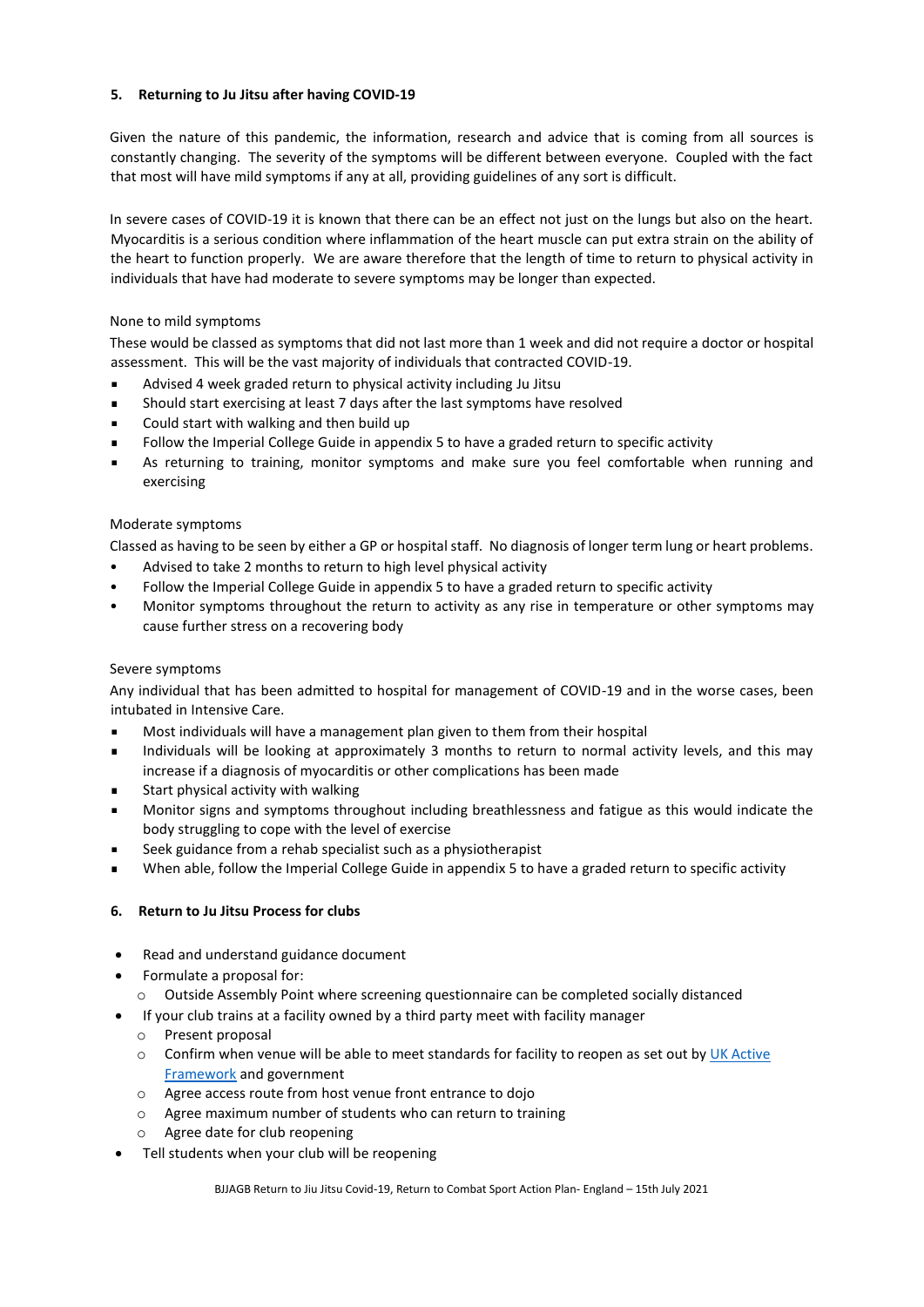- Get all students, instructors, and volunteers to complete the personal risk assessment and upload to your club dropbox folder
- It will not be possible to return to training during the initial phases for students that: o Are recovering from Covid-19
- Provide students recovering from Covid-19 with the ICL return to training following mild suspected Covid-19 to support their graduated return to training
- Register students for training
- Appoint Club Covid-19 Officer and notify your association who this person is
- Return to Ju Jitsu following protocols
- Club Covid-19 Officer chases anyone that informs the club they cannot train due to having symptoms or has to leave a session due to showing symptoms for test results
- Club Covid-19 Officer informs your association securely via Facebook Messenger or Whatsapp of anyone who tests positive for Covid-19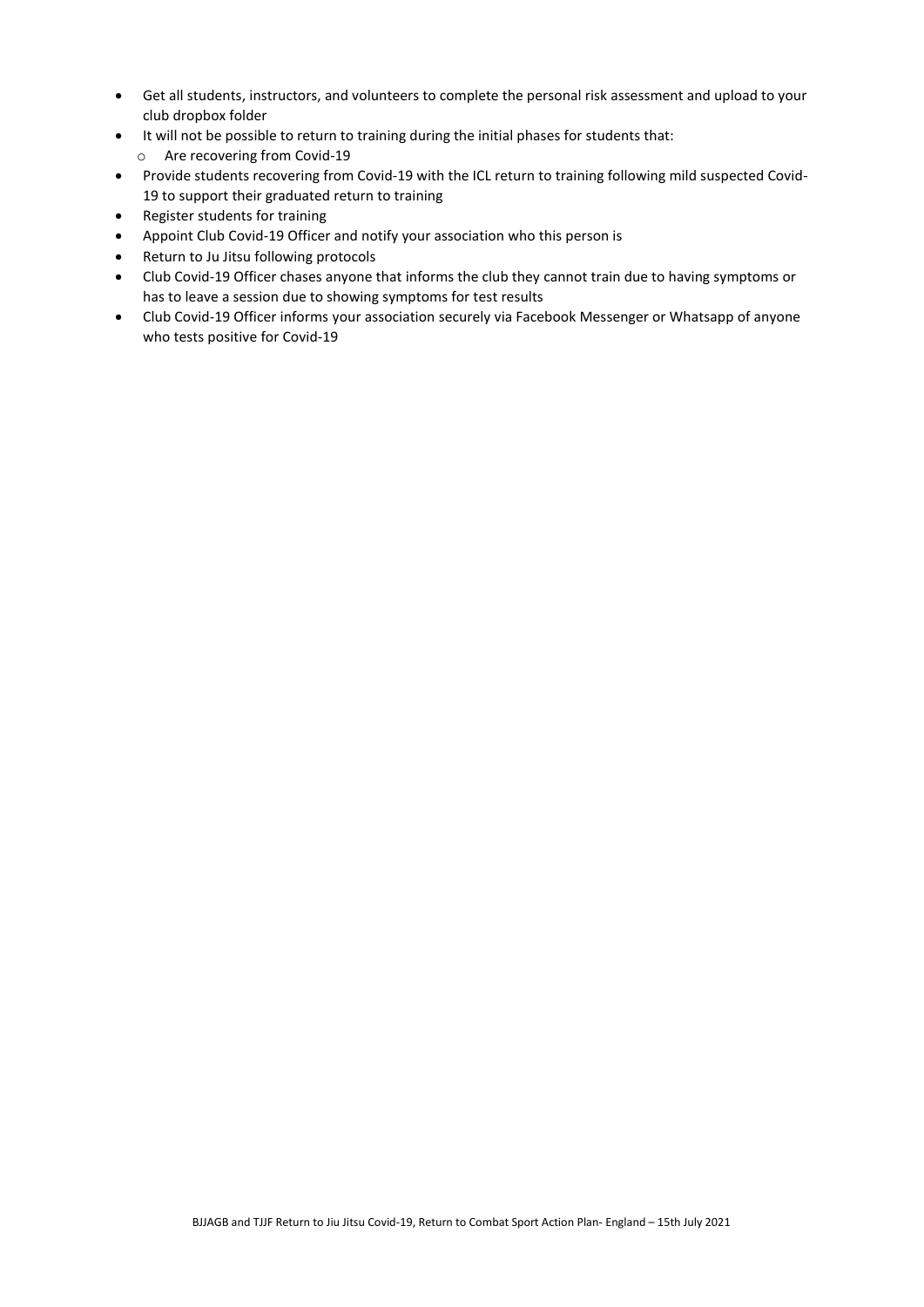#### <span id="page-8-0"></span>**9. Return to Ju Jitsu Protocols**

#### **Level G**

**Timeline:** Applicable when all participants have been vaccinated and full class sizes are possible again

#### **Conditions**

**General Pedagogical Recommendations** 

Normal training

- Physical distancing
	- None
- No limitation on gathering size

#### **Essential Measures for the Proper Functioning of the Protocol**

- The guidelines listed in the protocol prevail both for the student and the instructor/volunteer
- If at any point anyone has any Covid-19 symptoms (New and persistent cough, Loss of taste /smell)
	- o they along with everyone they've been in contact (1m) with
		- If adults leave
		- if children wait at maximum distance until end of session then leave as first student in caterpillar
		- all who leave self-isolate for 10 days
- Respecting the schedule of a training. For a theoretical 1-hour long session, consider the following:
	- o 5 to 10min from assembling to the start of the session
	- o 45min of session
	- o 5 to 10min, from the end of the session to departure
	- o +15min extra between the sessions to prevent that the groups meet

Any accompanying person must arrive at the training location 5 minutes before the end of the session, waits at a distant point and respects the security distance together with the other accompanying people

#### **Requirements for training inside – to be agreed between clubs and hosting venues**

- Provide a rubbish bin for disposable paper handkerchiefs and litter
- All doors and windows of dojo to be opened to provide maximum ventilation

#### **Ju Jitsu Equipment**

Waterproof, Tracksuit, gi, rash vest(optional), mask, trainers, socks (if worn), water bottle, towel, zori, sanitising gel/liquid, personal items (phone, wallet, travel pass, etc), bag.

#### **Recommendations to be Performed Before Arriving at the Training Location**

- Take a shower and wash your hair
- Make sure that your Ju Jitsu equipment has been washed properly
- Wash your hands properly and keep your nails short
- Go to the toilet before the training
- [Follow government guidance on travel](https://www.gov.uk/guidance/coronavirus-covid-19-grassroots-sports-guidance-for-safe-provision-including-team-sport-contact-combat-sport-and-organised-sport-events#key-principle-2---prior-to-activity)

#### **Requirements When Assembling**

- Check and collect Screening Questionnaire use club dropbox folder for this to respect GDPR requirements
- Check all students have sanitising gel/liquid
- Inform parents / carers of departure and return times

#### **Changing to start procedure**

- Everyone cleans hands using sanitising gel / liquid or soap and water
- Students get changed in the usual way
- Put on zori/slippers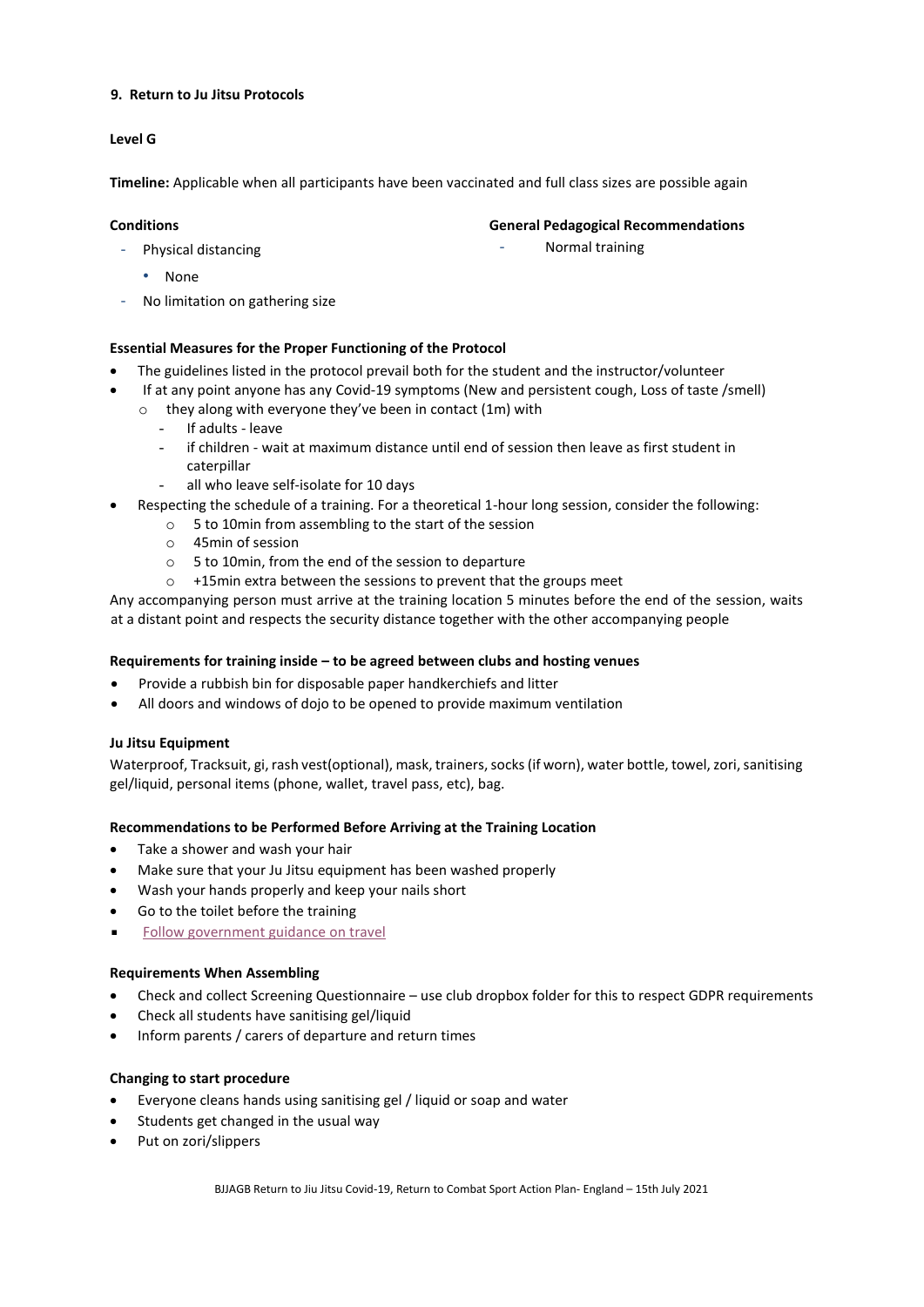#### **Mat laying procedure**

• Collecting 1 mat at a time and lay the mats in the required configuration as directed by the Instructor.

#### **Mat entry procedure**

- Everyone cleans hands using sanitising gel / liquid
- Students make way to and stand by the edge of the mat.
- Students step out of zori and on to mat, in the usual way
- Each person then turns to the interior of the mat
- Students and Instructor bow to each other

#### **Requirements During the Training Session**

- The instructors takes the rei on in the traditional way
- Normal training session
- At the end of the session, the instructor takes the rei off.

#### **Mat exit and changing procedure for each student**

- Make way to edge of mat where your zori/slippers are
- Clean feet and hands with sanitising gel / liquid, then step off mat into zori/slippers

#### **Mat stowing procedure – not required for permanent dojo**

• In turn students stow the mats in the stowage area so that they are stacked with like surfaces in contact.

#### **Changing to leave procedure**

- Everyone cleans hands using sanitising gel / liquid or soap and water
- Students get changed in the usual way

#### **Requirements from the Training zone to the Assembly Point**

#### **Requirements where children are participants**

- Children are collected by the parent / carer under the supervision of the a committee member
- **Recommendations to be taken upon Arrival at Home**
- Take off trainers and isolate
- Wash hands
- Put all clothes in a clean wash bag
- Take a shower
- Wash the training on a hot setting
- Wash the water bottle
- Disinfect zori, large bag, pads and mitts
- Restock the sanitising gel/liquid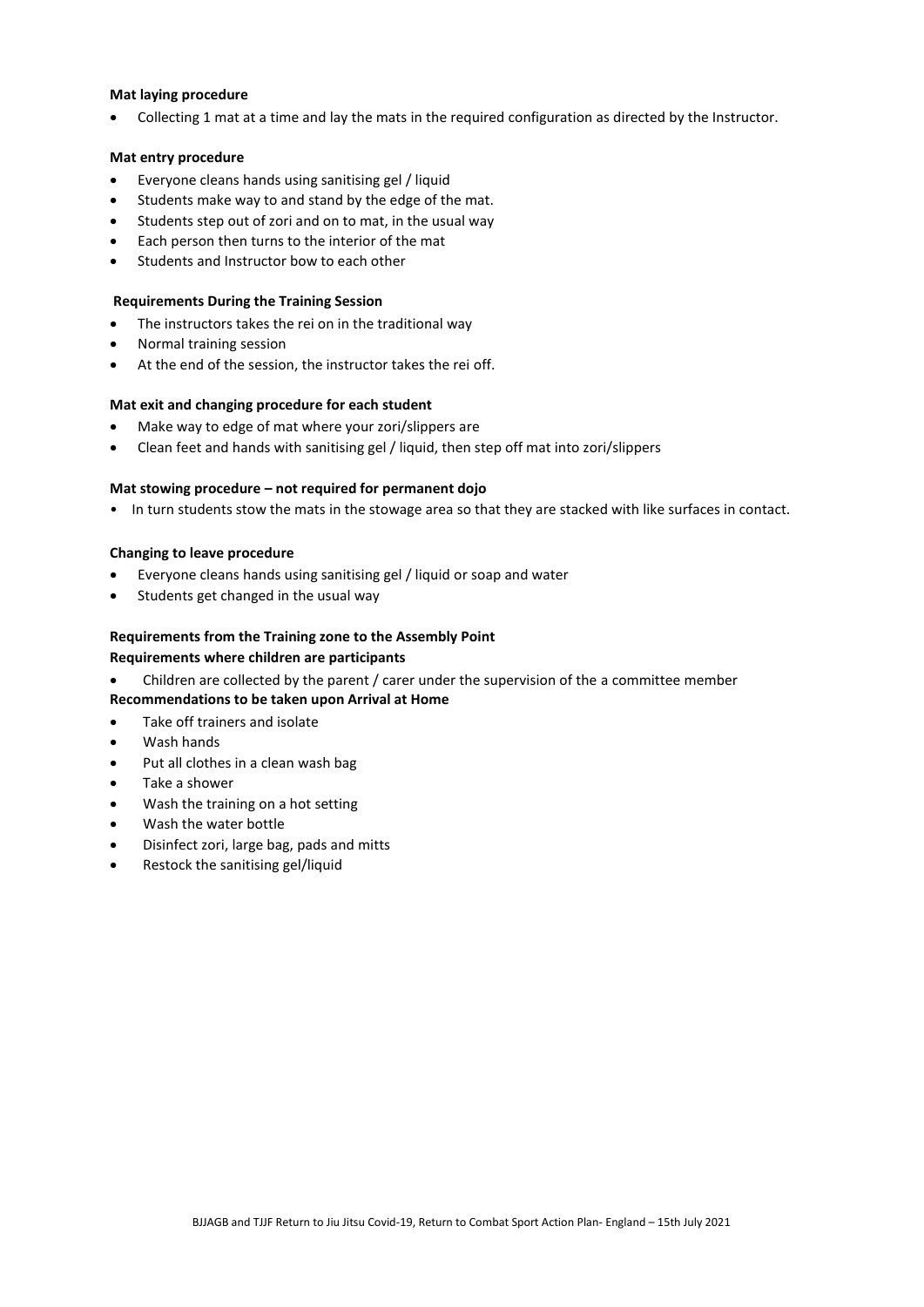#### <span id="page-10-0"></span>**Appendices Appendix 1: COVID-19 Club Officer – Role and key responsibilities**

To comply with the UK government guidance the British Ju Jitsu Association (GB) are requiring each club to nominate an individual to become the Ju Jitsu COVID-19 Officer. This individual should have a knowledge of safeguarding, GDPR and keep up with updates from the Jitsu Foundation on this evolving pandemic.

The key roles and responsibilities will include:

- Ensure the Club is compliant with the British Ju Jitsu Association (GB) COVID-19 Guidance and current Government guidance
- Keeping abreast of developments within the UK and Ju Jitsu to reduce the risk of COVID-19 infection and communicate it to all club members. Sources of information may include:
	- o The British Ju Jitsu Association (GB) website
	- o The British Ju Jitsu Association (GB) social media outlets
	- o NHS
	- o UK Government website
- Consider if your instructor, Covid Officer or committee should complete the [e-learning training available](https://cimspa-reactivate.uk/access-reactivate)  [for free for all volunteers through CIMSPA.](https://cimspa-reactivate.uk/access-reactivate)
- Lead on screening of all students, instructors and volunteersfor each training session or event in accordance  $\blacksquare$ with the guidelines in this document
- Upskill others to be able to conduct the screening  $\blacksquare$
- Responsible for the collection and appropriate storage of screening forms and attendance forms on the club dropbox folder.
- Responsible for contact tracing in relation to the Ju Jitsu session should an individual notify the club that  $\blacksquare$ they have been infected with COVID-19
- Report any current infection status to the your BJJA member association securely via Facebook Messenger  $\blacksquare$ or Whatspp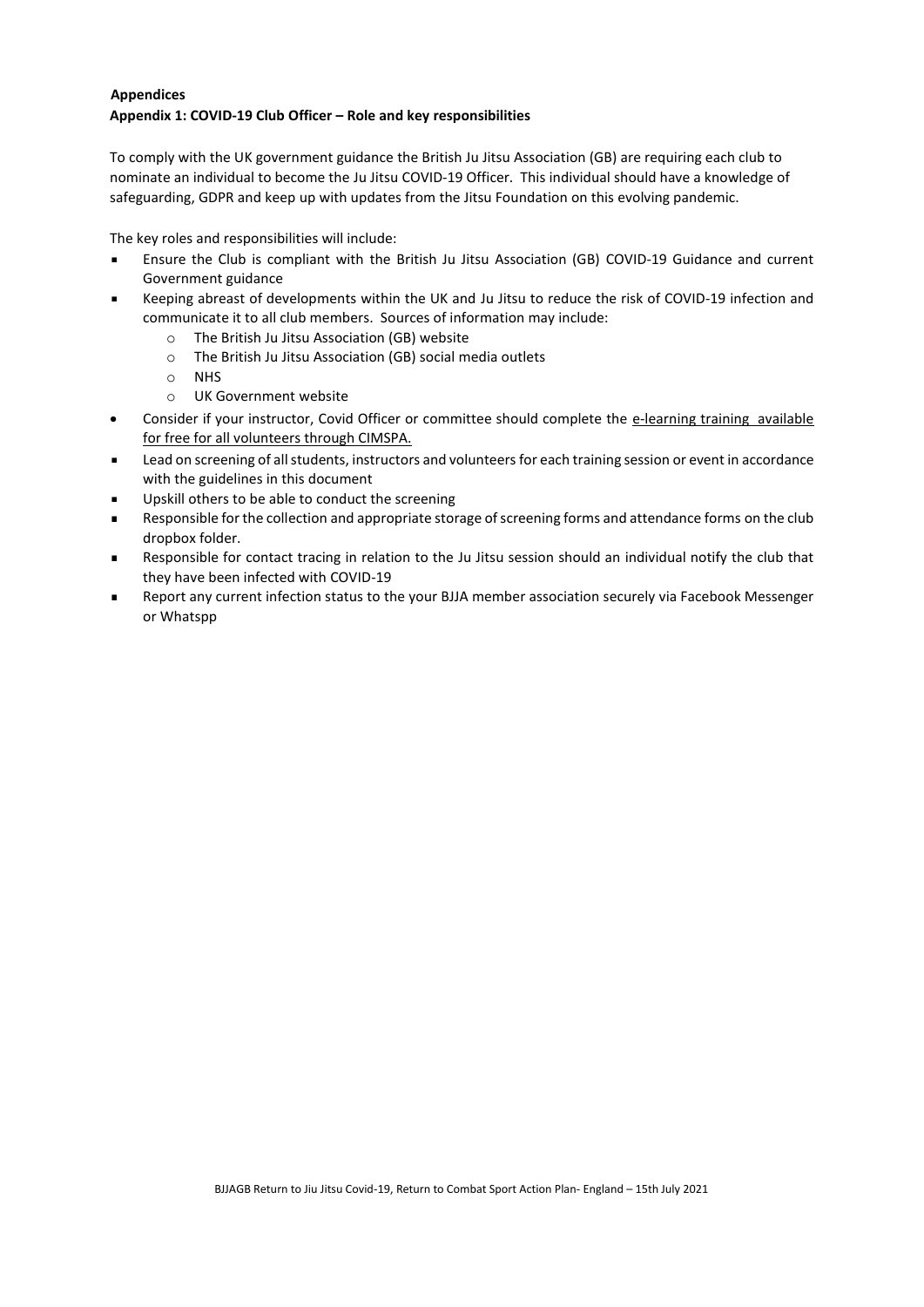#### **Appendix 2: Club Declaration Form**

To ensure a safe return to Ju Jitsu, all the affiliated clubs and registered venues must sign this declaration form to say that they will abide by the UK Government and BJJA(GB) guidelines related to Covid-19 social distancing and hygiene requirements at all times. It is important that once your designated COVID-19 Club Officer has completed and signed this form that you upload it to your club dropbox and pass it securely to you association to hold before opening for business.

| Date  |  |
|-------|--|
| Name  |  |
| Email |  |
| Club  |  |
| Venue |  |

**On behalf of our BJJA(GB) affiliated club/registered venue, I declare that at all times we will adhere to the UK Government and BJJA(GB) guidelines related to Covid-19 social distancing and hygiene requirements.**

| Typed/Electronic Signature* |  |
|-----------------------------|--|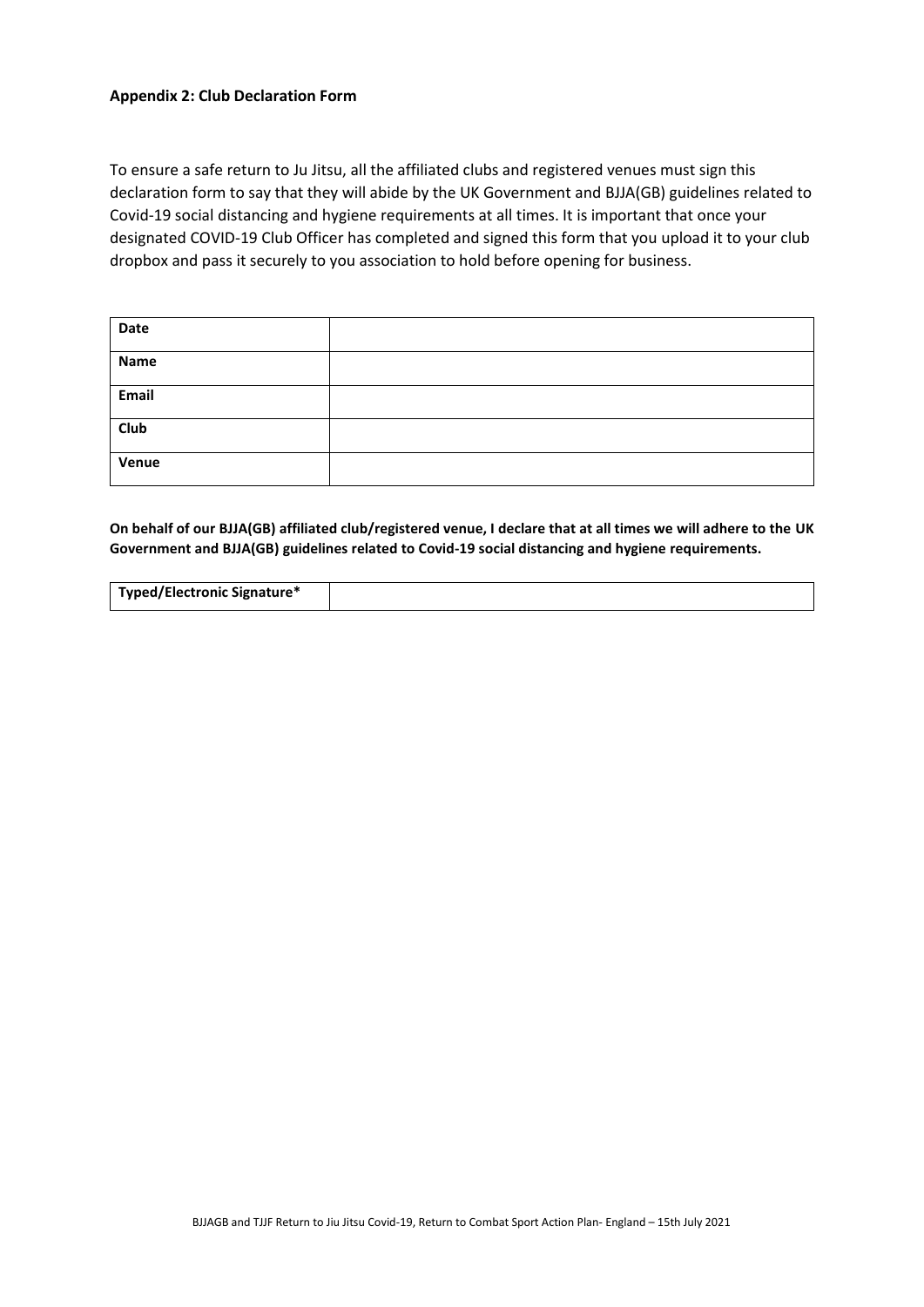#### **Appendix 3: PERSONAL & HOUSEHOLD RISK ASSESSMENT**

This information sheet aims to inform you of those who are most at risk should they contract COVID-19. You should identify whether you or a member of your household is at higher risk. If you are, please discuss the risk of returning to Ju Jitsu with your GP and your Club COVID-19 Officer to make an informed decision as to whether returning to group Ju Jitsu is appropriate and safe for you and your family. While research around risk is ongoing, we simply hope to inform you so you can make the right decision for you and your household.

If any of the following statements apply to you or a household member, then this means that either you or a household members risk is increased. If it applies to a household member then you need to discuss it with your GP and the household member to make a decision on if a return to Ju Jitsu is appropriate in a group setting, as it is possible to pass on the virus to a more vulnerable individual.

| Name |  |
|------|--|
| Club |  |

|                                                                                                                                                     | Do any of the following statements apply to YOU or anyone who lives in your household                                                                                                  | Yes | <b>No</b> |  |  |
|-----------------------------------------------------------------------------------------------------------------------------------------------------|----------------------------------------------------------------------------------------------------------------------------------------------------------------------------------------|-----|-----------|--|--|
| Had a solid organ transplant                                                                                                                        |                                                                                                                                                                                        |     |           |  |  |
| Undergoing treatment currently or in last 6 months for any cancer                                                                                   |                                                                                                                                                                                        |     |           |  |  |
|                                                                                                                                                     | Currently taking or in the last 6 months have taken immunosuppressant medication                                                                                                       |     |           |  |  |
|                                                                                                                                                     | Have a respiratory condition including all cystic fibrosis, severe asthma and severe chronic<br>obstructive pulmonary (COPD).                                                          |     |           |  |  |
|                                                                                                                                                     | Have any rare diseases or inborn errors of metabolism that significantly increase the risk of<br>infections (such as Severe Combined Immunodeficiency (SCID), homozygous sickle cell). |     |           |  |  |
|                                                                                                                                                     | Pregnant                                                                                                                                                                               |     |           |  |  |
|                                                                                                                                                     | Aged 70 or older                                                                                                                                                                       |     |           |  |  |
|                                                                                                                                                     | Have one or more of the underlying health conditions listed below:                                                                                                                     |     |           |  |  |
| chronic (long-term) mild to moderate respiratory diseases, such as asthma, chronic<br>obstructive pulmonary disease (COPD), emphysema or bronchitis |                                                                                                                                                                                        |     |           |  |  |
| $\overline{\phantom{a}}$                                                                                                                            | chronic heart disease, such as heart failure                                                                                                                                           |     |           |  |  |
| $\overline{\phantom{a}}$                                                                                                                            | chronic kidney disease                                                                                                                                                                 |     |           |  |  |
| $\overline{\phantom{a}}$                                                                                                                            | chronic liver disease, such as hepatitis                                                                                                                                               |     |           |  |  |
| ÷,                                                                                                                                                  | chronic neurological conditions, such as Parkinson's disease, motor neurone disease, multiple<br>sclerosis (MS), or cerebral palsy                                                     |     |           |  |  |
| ٠                                                                                                                                                   | diabetes                                                                                                                                                                               |     |           |  |  |
|                                                                                                                                                     | a weakened immune system as the result of conditions such as HIV and AIDS, or medicines<br>such as steroid tablets                                                                     |     |           |  |  |
|                                                                                                                                                     | being seriously overweight (a body mass index (BMI) of 40 or above)                                                                                                                    |     |           |  |  |
|                                                                                                                                                     | Are you providing caring responsibilities for anyone meeting any of the above criteria                                                                                                 |     |           |  |  |

Should any of the above statements apply to you or your household, please notify your COVID officer and speak to your GP to allow you to make an informed decision that protects you and your household.

I confirm that the above is correct to the best of my knowledge and I understand that there can never be risk free Ju Jitsu and any Ju Jitsu activity will come with inherent COVID-19 risks until this is a substantial reduction of the disease in the population.

Name …………………………………………………………………………………….

Signed ……………………………………………………………………………………..

Date ………………………………………………………………………………………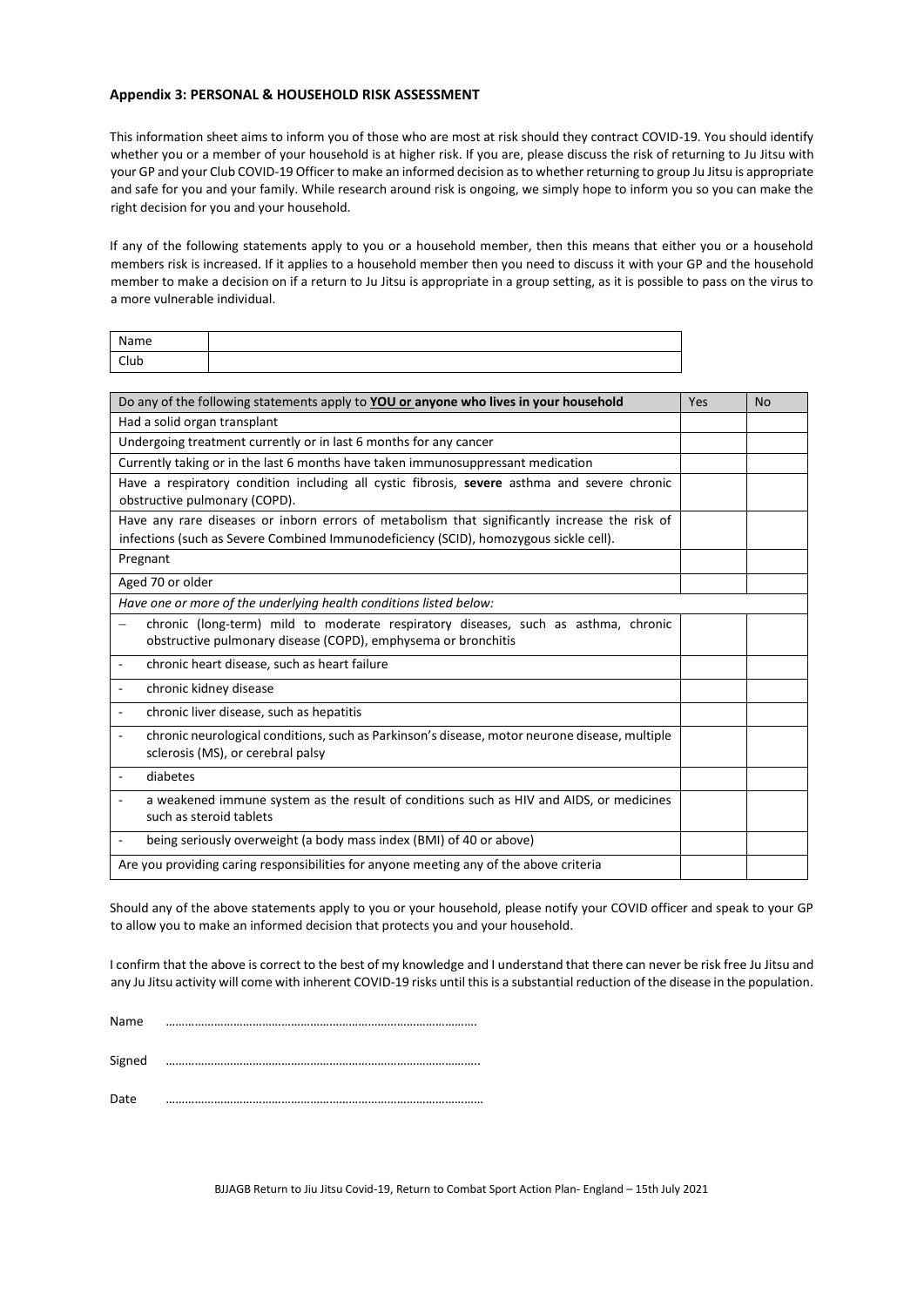### **Appendix 4**: **The British Ju Jitsu Association (GB) Screening Document**

Date and Time:

Venue (state whether indoor/outdoor):

Name of individual conducting the screening:

#### **Please inform Club COVID-19 Officer if any individual is found to be positive.**

Screening questions:

Have you been in contact with anyone with or suspected of having COVID-19 in the last 48 hours? Has anyone in your household been tested positive COVID-19 in the last 2 weeks? Do you have a temperature? Do you have a new persistent cough?

Have you had any loss of taste or smell?

If you've done a lateral flow test in the last 24 hours, was it positive?

What is your vaccination status on the NHS Covid Pass?

| Name | Temperature | Contact             | Loss of smell | New                     | Household               | Covid Pass             | Lateral Flow |
|------|-------------|---------------------|---------------|-------------------------|-------------------------|------------------------|--------------|
|      |             | within 48hrs<br>Y/N | or taste Y/N  | persistent<br>cough Y/N | Covid-19<br>2 weeks Y/N | Vaccination<br>1, 2, 0 | Y/N          |
|      |             |                     |               |                         |                         |                        |              |
|      |             |                     |               |                         |                         |                        |              |
|      |             |                     |               |                         |                         |                        |              |
|      |             |                     |               |                         |                         |                        |              |
|      |             |                     |               |                         |                         |                        |              |
|      |             |                     |               |                         |                         |                        |              |
|      |             |                     |               |                         |                         |                        |              |
|      |             |                     |               |                         |                         |                        |              |
|      |             |                     |               |                         |                         |                        |              |
|      |             |                     |               |                         |                         |                        |              |
|      |             |                     |               |                         |                         |                        |              |
|      |             |                     |               |                         |                         |                        |              |
|      |             |                     |               |                         |                         |                        |              |
|      |             |                     |               |                         |                         |                        |              |
|      |             |                     |               |                         |                         |                        |              |
|      |             |                     |               |                         |                         |                        |              |
|      |             |                     |               |                         |                         |                        |              |
|      |             |                     |               |                         |                         |                        |              |
|      |             |                     |               |                         |                         |                        |              |
|      |             |                     |               |                         |                         |                        |              |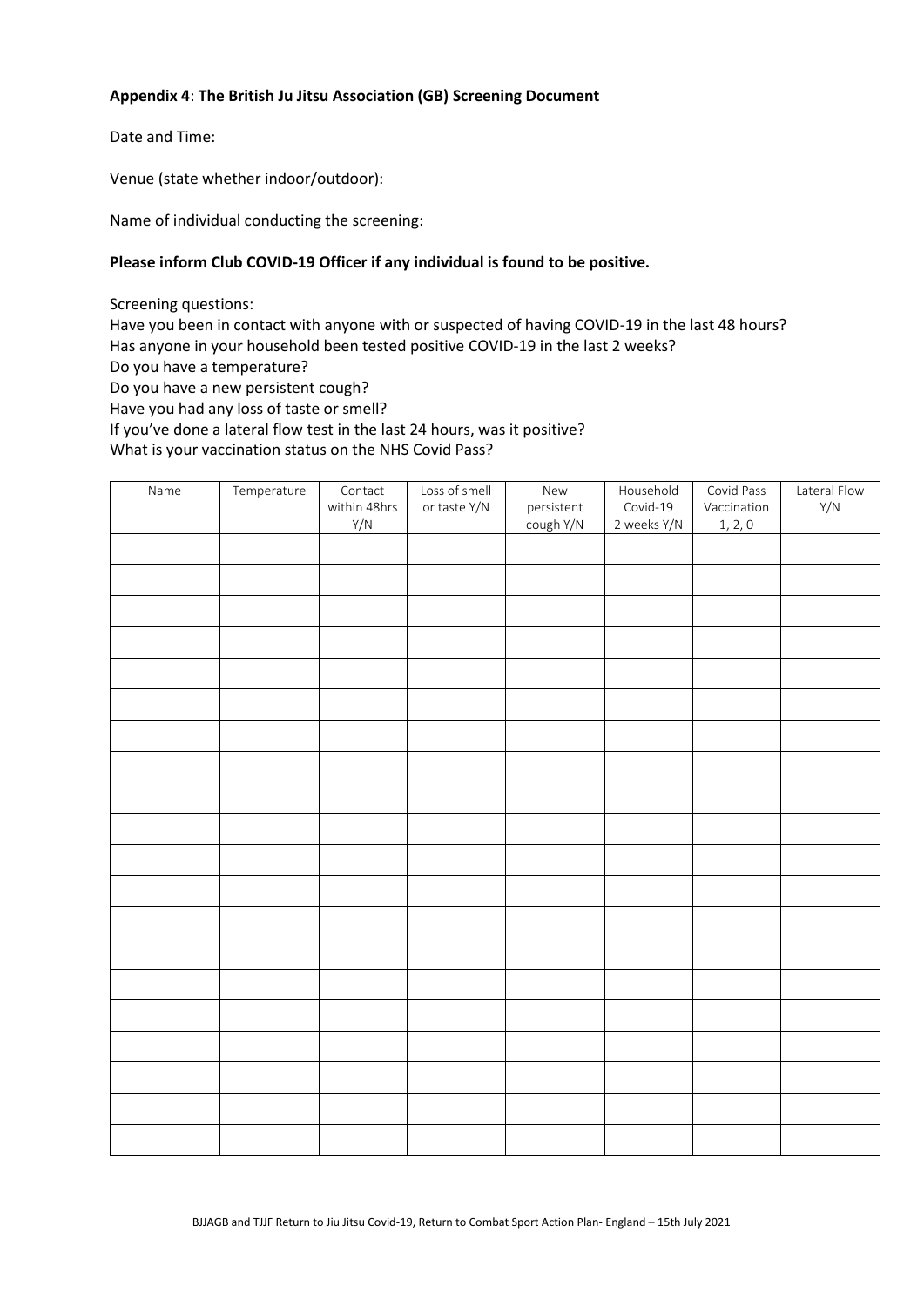#### **Appendix 5: ICL Returning to training following mild suspected Covid-19 infection**

#### David Salman, Dane Vishnubala, **Imperial College** Peter Le Feuvre, Jonathan Korgaonkar, London **Alison McGregor Returning to Training Following Mild Suspected COVID-19 Infection:** A Pragmatic Guide for Scholarship Athletes People with COVID-19 Infection may mille have a deterioration after a week<br>of illness For details Evidence of heart muscle damageof RPE scale and exercise recovery Only return to training (Phase 1)<br>when 7 days clear of symptoms programme: Min. of 7 days at each stage; drop back a stage if finding difficult, only move up Phase<sub>1</sub> when progression criteria is met. If not Goal: Preparation for return to exercise able to progress as expected, Exercise: - Rest discuss with coaching staff - Breathing exercises - Flexibility/mobility Suggested: RPE 6-8 (20pt. scale) Phase 2 Goal: Mild intensity aerobic challenge Exercise: - Walking in graduated increases by 10-15 mins/day - Continue mobility and flexibility work; avoid resist-Phase 3 ance and intensity exercises Suggested: RPE 6-11 Goal: Moderate intensity aerobic and strength challenges, alongside Progression: Once you can walk for 30 mins at RPE 11, progress to Phase 3 preparation for sports-specific drills Exercise: Start with 2 intervals of short (up to 5 mins) aerobic, separated by 1 block of recovery to return HR below 50% max. Add 1 interval per day. Continue Phase 4 mobility and flexibility exercise. Goal: Moderate intensity aerobic and Suggested: RPE 12-14, keep (70% HR max. strength challenges, alongside co-Progression: Once you achieve 30 min sesordination, functional and sportssion and feel recovered after 1 hour. specific skills to gain confidence. Exercise: Sports-specific exercises as guided by coaching staff; suggest using ratio of 2:1 Phase 5 days training. Suggested: RPE 12-14, keep <70% HR max. Goal: Increase sport-specific load with Progression: Once 3 cycles complete, higher training intensity aerobic fatigue levels are normal and agreed with and strength sessions coaching staff Exercise: - Return to coach-led training with daily reassessments Suggested: RPE >15, >70% HR max. as Any abnormal shortness of breath for tolerated activity level or return of symptoms including temperature, lethargy or chest pain. stop and seek medical advice Look after your mental health: Only train if: 圖 C **1. C.** Stay connected with friends, your team & family Ø If you feel anxious, down or low, seek support For more information @moveimperial www.imperial.ac.uk/sport/movefromhome @imperial\_pcph BJJAGB Return to Jitsu Covid-19-recovery Covid-19, Return to Combat Sport Action Plan- Action Plan- England – 15th July 2021 Acknowledgements: William Hollyer, Jamie<br>Kirkwood, Mark Chatwin In partnership with  $\mathcal{N} \cap VE$  MSk LAB *MREHABGURU* Design by: Max Lacey.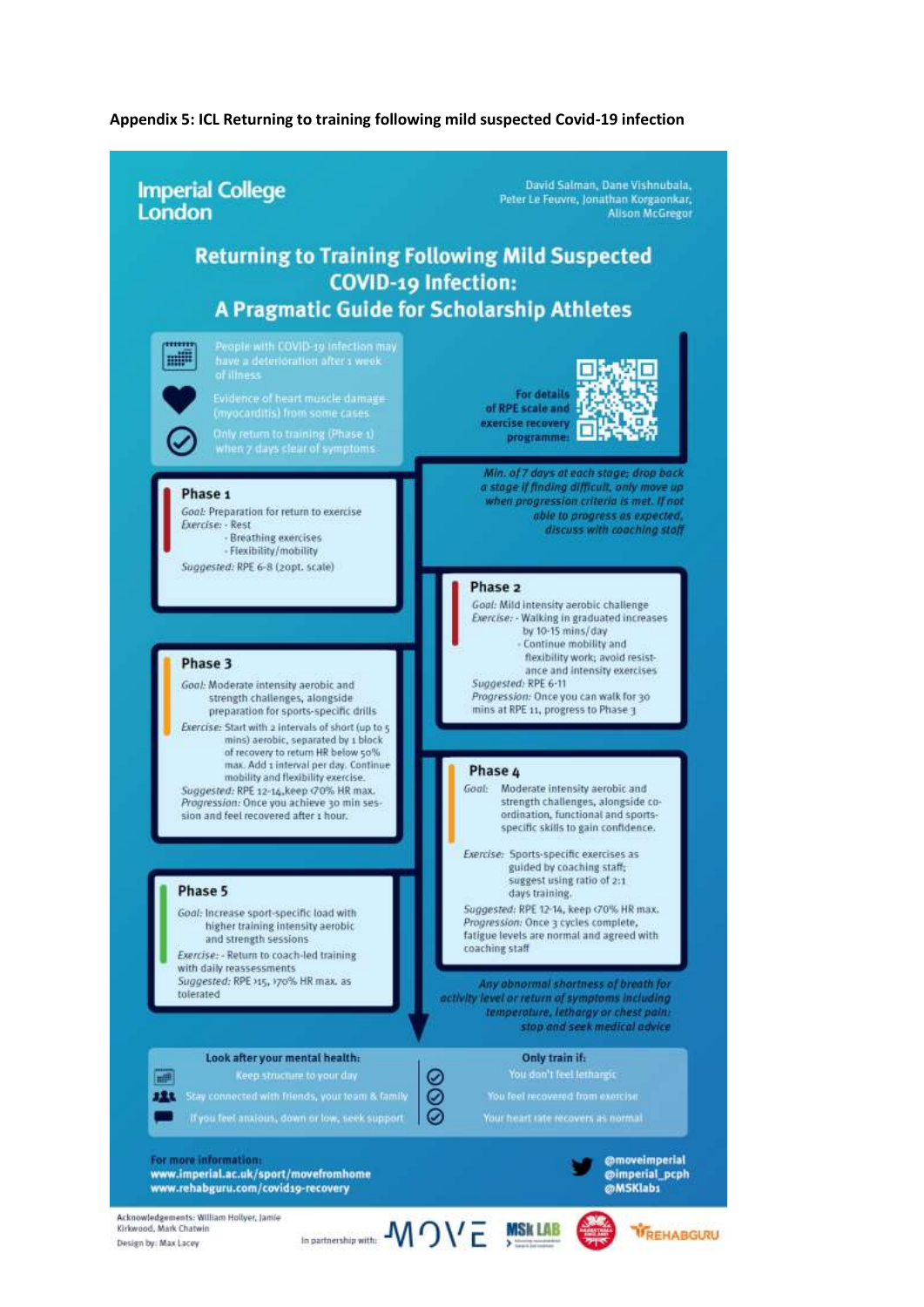#### **Appendix 6: BLANK CLUB RISK ASSESSMENT TEMPLATES**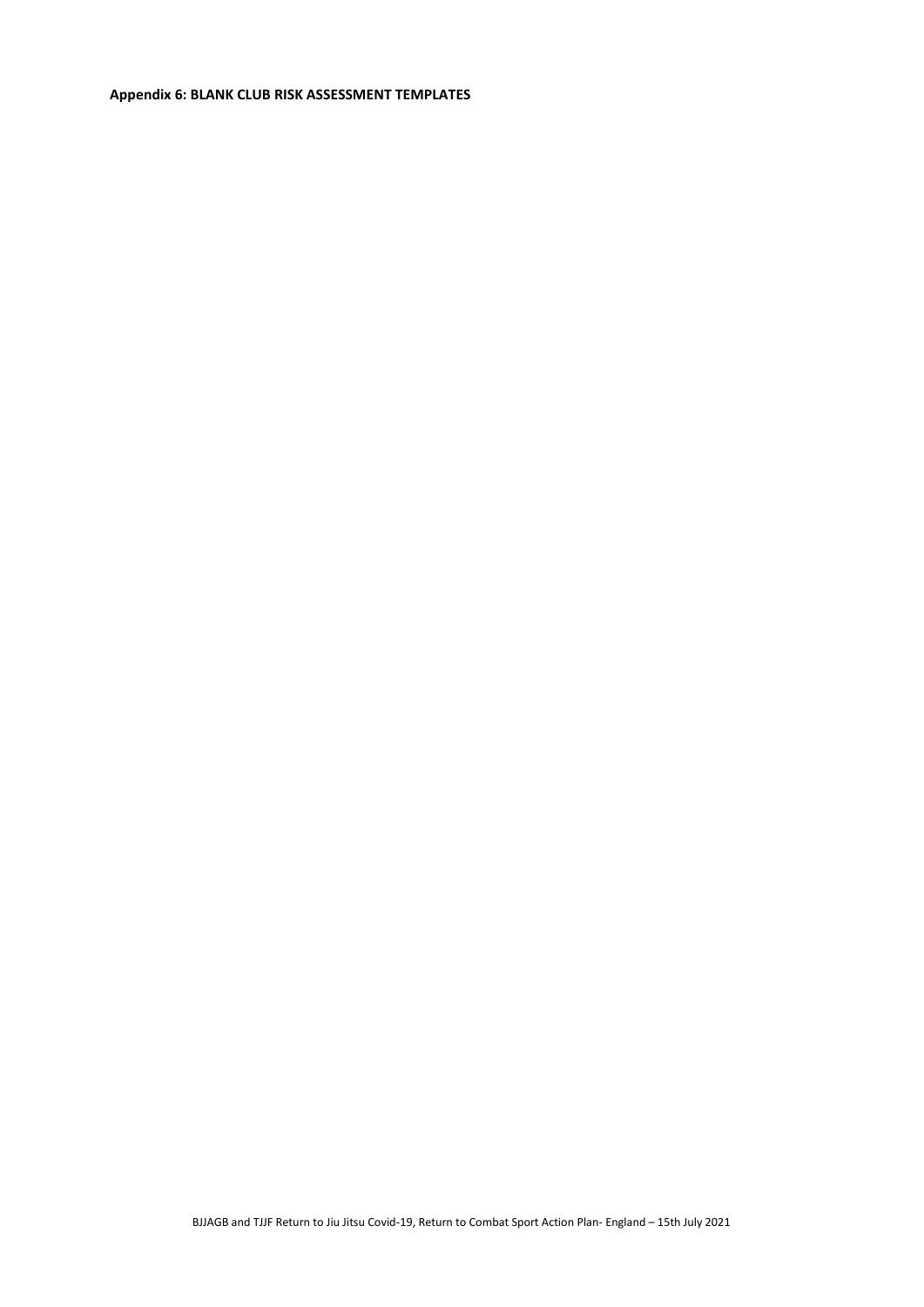## Template COVID-19 Return to Ju Jitsu Risk Assessment – Level G

Step 4



#### **TEMPLATE COVID-19 CLUB RISK ASSESSMENT – LEVEL G - England**

COVID-19 is a new illness that can affect your lungs and airways. It is caused by a virus called Coronavirus. Symptoms can be mild, moderate, severe or fatal.

This template risk assessment must be considered alongside the Return to Ju Jitsu Guidance and other Health and Safety and Safeguarding documents. The risk assessment process must be subject to continual review. It is the responsibility of the COVID-19 Officer to ensure that this risk assessment remains up-to-date and in line with current BJJA(GB) and Government guidance.

| <b>Club Name:</b>                                           |                                                                                |                                                                                                                                                                                                                                                                                                                                                            | <b>COVID-19 Officer:</b>                                                                                                                                                                                                                                                                                                                                                                                                                                                                                                                                                                    |                          |                                  |       |
|-------------------------------------------------------------|--------------------------------------------------------------------------------|------------------------------------------------------------------------------------------------------------------------------------------------------------------------------------------------------------------------------------------------------------------------------------------------------------------------------------------------------------|---------------------------------------------------------------------------------------------------------------------------------------------------------------------------------------------------------------------------------------------------------------------------------------------------------------------------------------------------------------------------------------------------------------------------------------------------------------------------------------------------------------------------------------------------------------------------------------------|--------------------------|----------------------------------|-------|
| <b>Name of Activity:</b>                                    |                                                                                |                                                                                                                                                                                                                                                                                                                                                            | Venue:                                                                                                                                                                                                                                                                                                                                                                                                                                                                                                                                                                                      |                          |                                  |       |
| Assessment carried out by:                                  |                                                                                |                                                                                                                                                                                                                                                                                                                                                            | Date assessment was carried out:                                                                                                                                                                                                                                                                                                                                                                                                                                                                                                                                                            |                          |                                  |       |
| <b>Date of Review:</b>                                      |                                                                                |                                                                                                                                                                                                                                                                                                                                                            |                                                                                                                                                                                                                                                                                                                                                                                                                                                                                                                                                                                             |                          |                                  |       |
| <b>WHAT ARE THE</b><br><b>RISKS?</b>                        | <b>WHO MIGHT BE</b><br><b>HARMED?</b>                                          | <b>CONTROLS REQUIRED</b>                                                                                                                                                                                                                                                                                                                                   | <b>ADDITIONAL CONTROLS</b>                                                                                                                                                                                                                                                                                                                                                                                                                                                                                                                                                                  | <b>ACTION BY</b><br>WHO? | <b>ACTION BY</b><br><b>WHEN?</b> | DONE? |
| Infection being passed<br>directly from person to<br>person | Students, Instructors,<br>volunteers, members of the<br>public in the facility | Signs detailing COVID-19 symptoms at<br>venue/court entrance<br>All participants should be screened, and<br>attendance documented. Any individual who<br>answers positively to the screening questions<br>should be advised to return home and self-<br>isolate in line with government advice.<br>Screening data to be uploaded to club<br>dropbox folder | All attendees reminded of the<br>following:<br>No bodily contact, including<br>$\bullet$<br>handshakes/high fives<br>$\bullet$<br>Wash hands thoroughly for<br>20 seconds after going to<br>the toilet and use alcohol<br>based hand rub<br>Avoid shouting at all times<br>$\bullet$<br>due to the increased risk of<br>aerosol transmission.<br>Maintain distance except<br>$\bullet$<br>when actively contact<br>training<br>No congregating once<br>$\bullet$<br>training or has ended.<br>Clear signage to ensure a<br>$\bullet$<br>singular flow of people in and<br>out of the venue. |                          |                                  |       |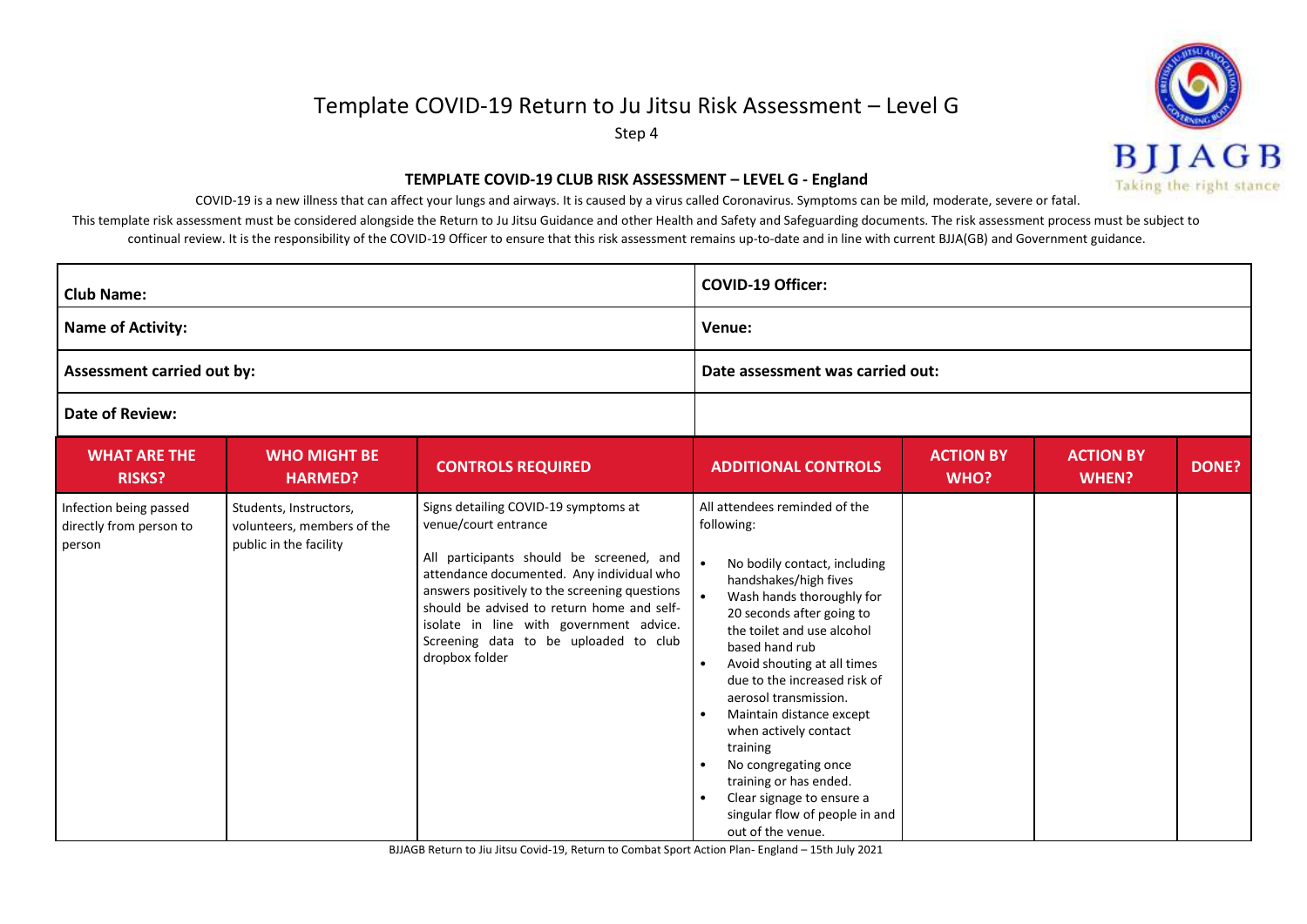| <b>WHAT ARE THE RISKS?</b>                                  | <b>WHO MIGHT BE</b><br><b>HARMED?</b>                                          | <b>CONTROLS REQUIRED</b>                                                                                                                                                                                                                                                                                                                                                                                                                                                                                                                                                                                                                                                                                                                                                                                                                                                                                                                                                                                                                                                                                                                                                     | <b>ADDITIONAL CONTROLS</b>                                                                                                                                                                                                                                                                                                                                                                                                                                                                                                                                                               | <b>ACTION BY</b><br>WHO? | <b>ACTION BY</b><br><b>WHEN?</b> | <b>DONE?</b> |
|-------------------------------------------------------------|--------------------------------------------------------------------------------|------------------------------------------------------------------------------------------------------------------------------------------------------------------------------------------------------------------------------------------------------------------------------------------------------------------------------------------------------------------------------------------------------------------------------------------------------------------------------------------------------------------------------------------------------------------------------------------------------------------------------------------------------------------------------------------------------------------------------------------------------------------------------------------------------------------------------------------------------------------------------------------------------------------------------------------------------------------------------------------------------------------------------------------------------------------------------------------------------------------------------------------------------------------------------|------------------------------------------------------------------------------------------------------------------------------------------------------------------------------------------------------------------------------------------------------------------------------------------------------------------------------------------------------------------------------------------------------------------------------------------------------------------------------------------------------------------------------------------------------------------------------------------|--------------------------|----------------------------------|--------------|
| Infection being passed<br>directly from person to<br>person | Students, Instructors,<br>volunteers, members of the<br>public in the facility | Screening should be set up away from<br>building entrances/exits<br>Maximum class size inside, including<br>instructors and assistants, agreed between<br>host venue and club<br>Face masks worn by all (except if U11) apart<br>from when actually training and for by<br>volunteers always. Students and Instructors<br>may do so at their own discretion, however<br>there may be an effect to performance due to<br>restriction in breathing<br>Hand sanitiser available at entrances to the<br>building and students bring their own -<br>should be applied regularly<br>Suitable hand washing equipment available in<br>toilets and changing rooms<br>Attendees advised before leaving the house,<br>they should check they do not have a high<br>temperature, do not have a persistent cough,<br>they have not lost their sense of taste and/or<br>smell, they have not been in contact with a<br>person with suspected COVID-19 within the<br>past 48 hours, they have not been<br>advised to self-isolate as per NHS guidance<br>Open any doors and windows that surround<br>an indoor dojo if possible, to ensure maximum<br>ventilation and reduce aerosol spread | All attendees reminded of the<br>following:<br>No bodily contact, including<br>$\bullet$<br>handshakes/high fives<br>Wash hands thoroughly for<br>$\bullet$<br>20 seconds after going to<br>the toilet and use alcohol<br>based hand rub<br>$\bullet$<br>Avoid shouting at all times<br>due to the increased risk of<br>aerosol transmission.<br>$\bullet$<br>Maintain distance except<br>when actively contact training<br>$\bullet$<br>No congregating once training<br>or has ended.<br>Clear signage to ensure a<br>$\bullet$<br>singular flow of people in and<br>out of the venue. |                          |                                  |              |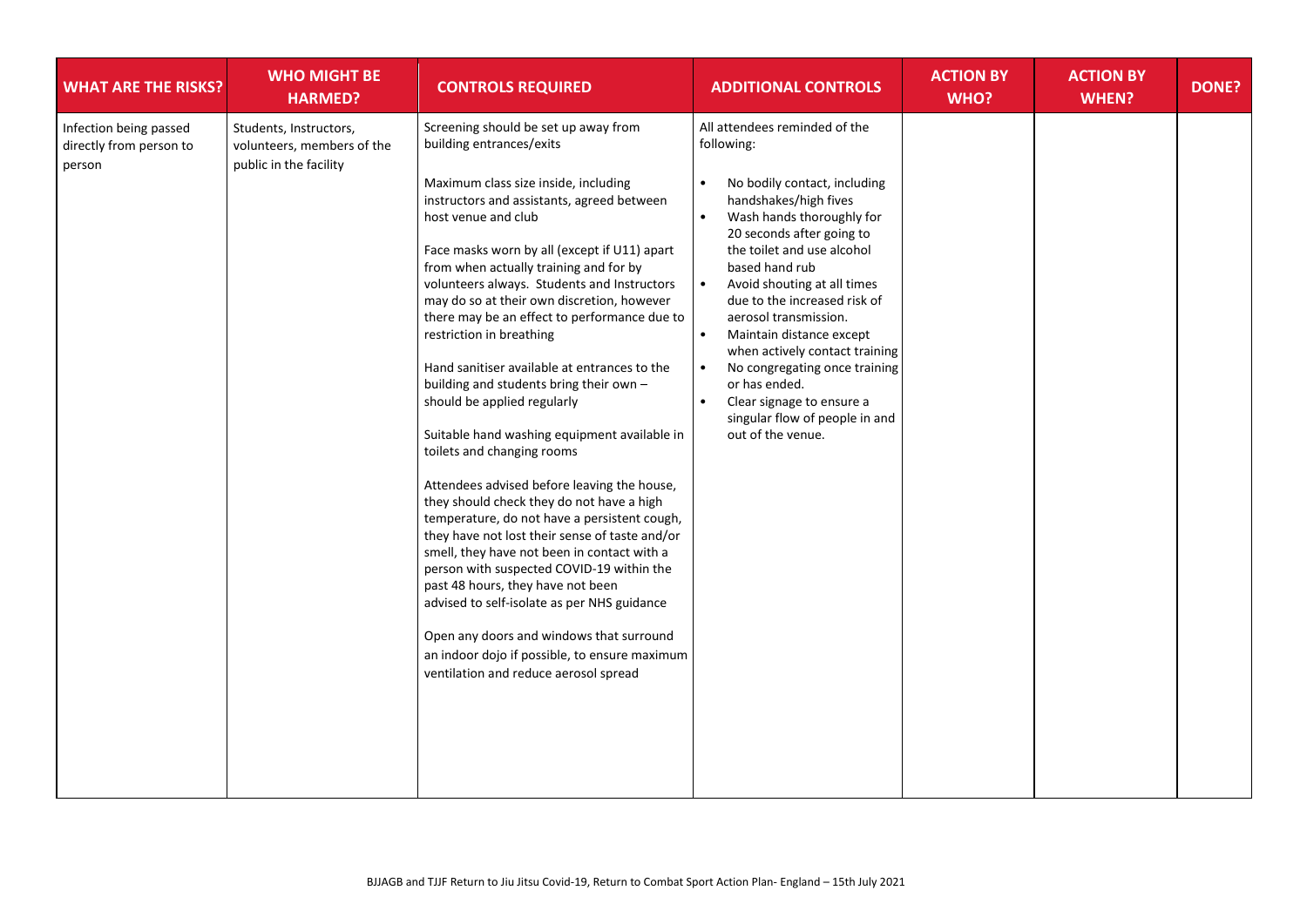| <b>WHAT ARE THE RISKS?</b>                                              | <b>WHO MIGHT BE</b><br><b>HARMED?</b> | <b>CONTROLS REQUIRED</b>                                                                                                                                                                                                                                                                                                         | <b>ADDITIONAL CONTROLS</b>                                                                                                                                                    | <b>ACTION BY</b><br>WHO? | <b>ACTION BY</b><br><b>WHEN?</b> | <b>DONE?</b> |
|-------------------------------------------------------------------------|---------------------------------------|----------------------------------------------------------------------------------------------------------------------------------------------------------------------------------------------------------------------------------------------------------------------------------------------------------------------------------|-------------------------------------------------------------------------------------------------------------------------------------------------------------------------------|--------------------------|----------------------------------|--------------|
| Infected surfaces in the<br>building e.g. door handles,<br>mats         | Students, Instructors,<br>volunteers  | Regular disinfection of heavily used areas and<br>surfaces<br>COVID-19 bin available to dispose of cleaning<br>equipment<br>Hand sanitiser brought to session by all<br>students and instructors and available at<br>the entrance to building. Use separate<br>entrances and exits to the dojo and open<br>doors, where possible | All attendees reminded to:<br>Avoid touching high contact<br>$\bullet$<br>surfaces e.g. door handles,<br>etc<br>Use hand sanitiser frequently<br>$\bullet$<br>during training |                          |                                  |              |
| Infected equipment<br>e.g. water bottles, towels,<br>training equipment | Students, Instructors,<br>volunteers  | All students and instructors bring their own<br>equipment including water bottles                                                                                                                                                                                                                                                | All attendees reminded to:<br>Not share water bottles<br>$\bullet$<br>$\bullet$<br>Equipment only shared when<br>instructor says to do so and it<br>is cleaned between users  |                          |                                  |              |
| Lack of space to maintain<br>social distancing                          | Students, Instructors,<br>volunteers  | Direct personal contact and contact with<br>clothing is allowed only for contract training<br>Students mirror the actions of the instructor<br>so as far as possible they are side to side<br>rather than face to face<br>No spectators to be permitted                                                                          | All attendees reminded to:<br>$\bullet$<br>Always stay 2 metres when<br>not actively contact training                                                                         |                          |                                  |              |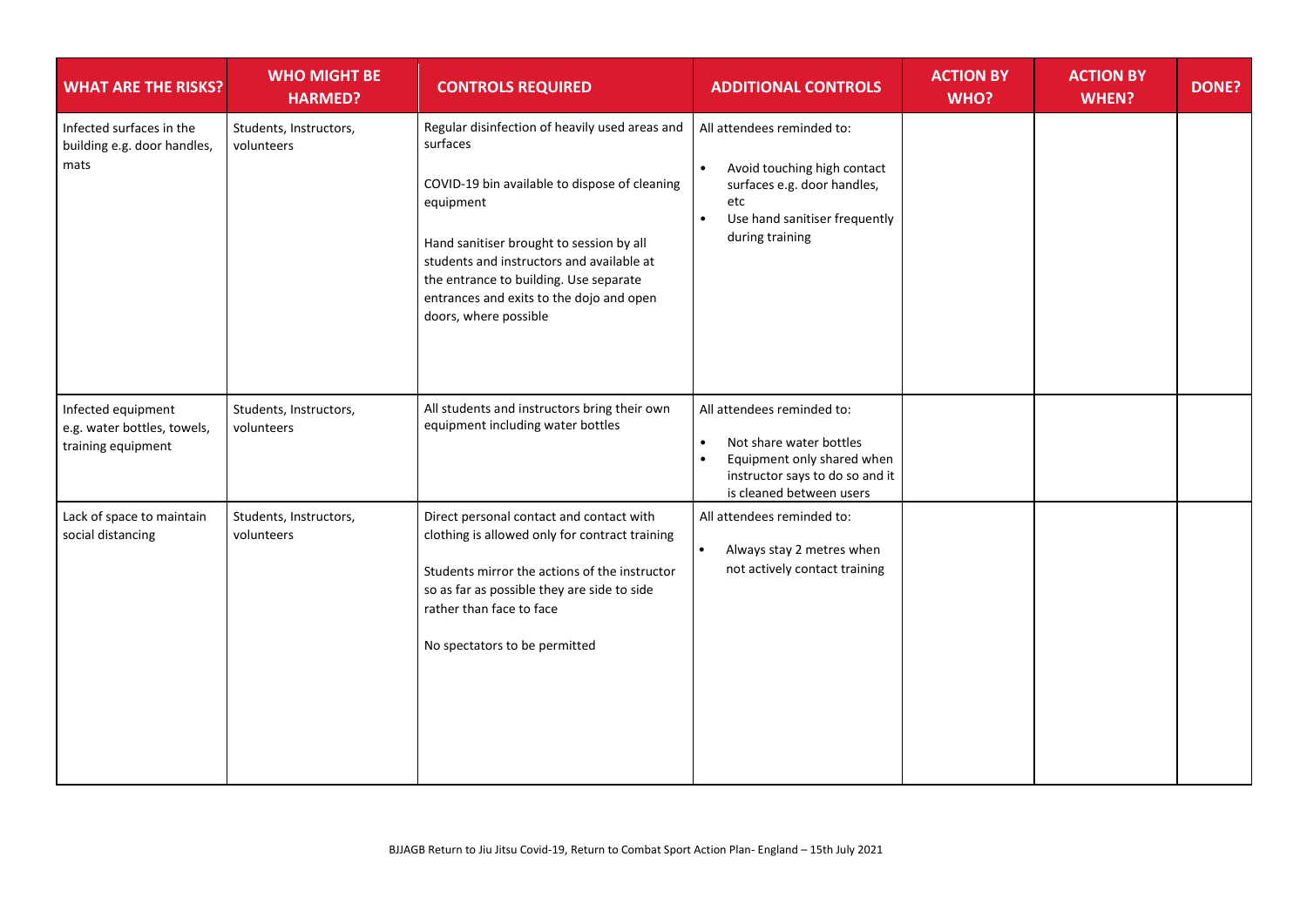| <b>WHAT ARE THE RISKS?</b>                                                                                  | <b>WHO MIGHT BE</b><br><b>HARMED?</b>                                 | <b>CONTROLS REQUIRED</b>                                                                                                                                                                                                                                                                                         | <b>ADDITIONAL CONTROLS</b>                                                                                                                                                                                                                                                            | <b>ACTION BY</b><br>WHO? | <b>ACTION BY</b><br><b>WHEN?</b> | <b>DONE?</b> |
|-------------------------------------------------------------------------------------------------------------|-----------------------------------------------------------------------|------------------------------------------------------------------------------------------------------------------------------------------------------------------------------------------------------------------------------------------------------------------------------------------------------------------|---------------------------------------------------------------------------------------------------------------------------------------------------------------------------------------------------------------------------------------------------------------------------------------|--------------------------|----------------------------------|--------------|
| Transport to and from<br>sessions                                                                           | Students, Instructors,<br>volunteers                                  | Wear a mask is in a vehicle with people from<br>outside your household                                                                                                                                                                                                                                           |                                                                                                                                                                                                                                                                                       |                          |                                  |              |
| Toilets and changing rooms                                                                                  | Students, Instructors,<br>volunteers                                  | Cleaned regularly<br>Suitable hand washing equipment available in<br>toilets and changing rooms<br>Venues should operate a 1 in, 1 out rule<br>where toilets have restricted access                                                                                                                              | All attendees reminded to:<br>Avoid prolonged time in<br>$\bullet$<br>the toilet<br>Avoid showering and<br>$\bullet$<br>changing at venue where<br>possible<br>Wash hands thoroughly for<br>$\bullet$<br>20 seconds and use an<br>alcohol-based hand gel after<br>going to the toilet |                          |                                  |              |
| Infection passed on by non-<br>participants i.e. spectators<br>and members of the<br>public                 | Students, Instructors,<br>volunteers                                  | Instructors and volunteers should meet<br>students at assembly point outside of the<br>building<br>Parents should not be permitted to enter the<br>venue<br>Instructors and students should avoid leaving<br>the dojo unless it is to go to the toilet<br>Use doors which lead directly into dojo if<br>possible | All attendees reminded to:<br>Stay in the dojo<br>$\bullet$                                                                                                                                                                                                                           |                          |                                  |              |
| Increased risk to individuals<br>with underlying medical<br>conditions and those from<br><b>BAME</b> groups | Those with underlying<br>medical conditions and<br><b>BAME</b> groups | Club Committee and instructor should make<br>sure any participants within high risk group<br>have all risk assessment information<br>available so they can make an informed<br>choice about joining the session                                                                                                  | Those individuals with underlying<br>medical conditions to complete<br>Appendix 3 of the Return to Ju<br>Jitsu Guidance                                                                                                                                                               |                          |                                  |              |